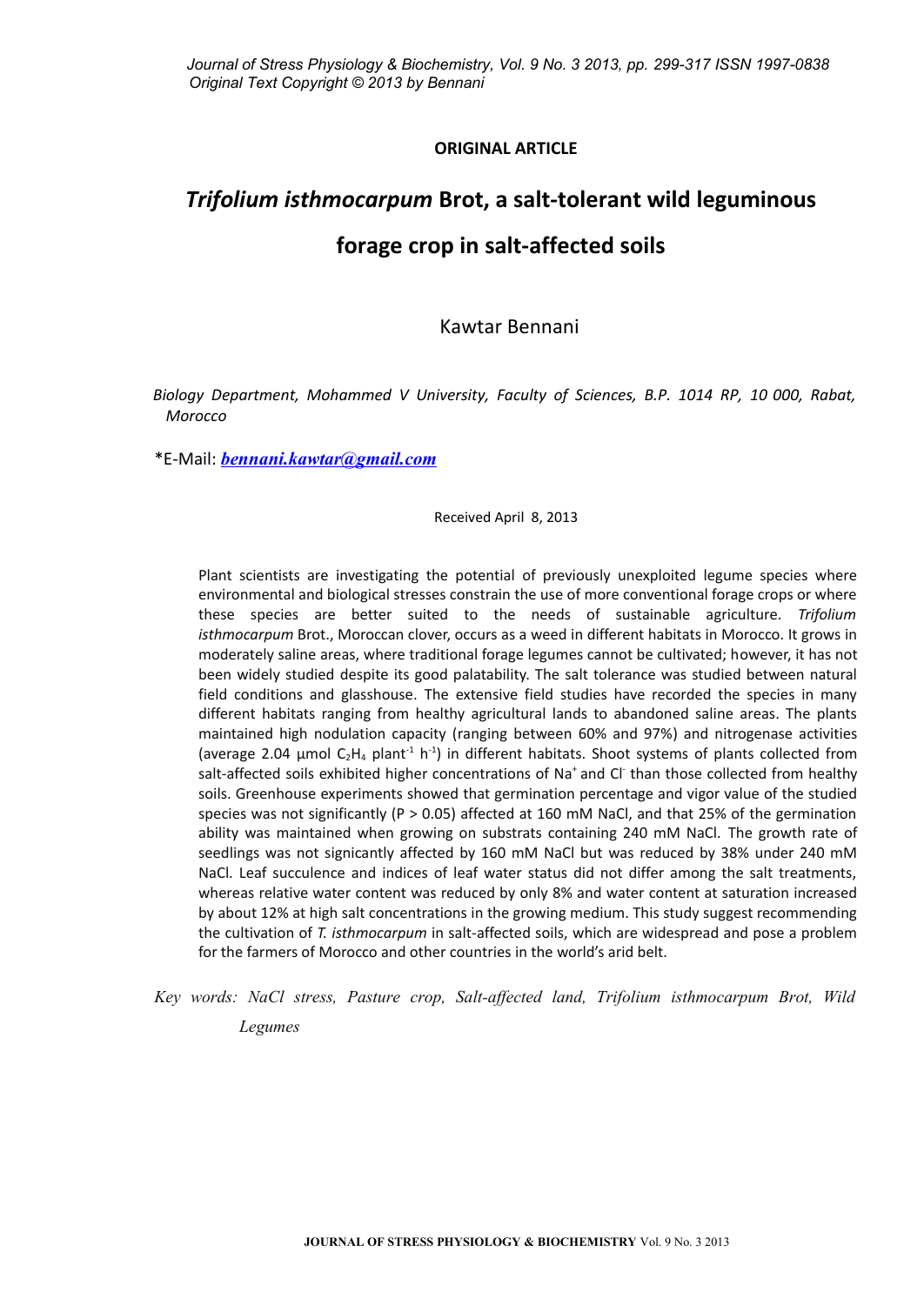# **ORIGINAL ARTICLE**

# *Trifolium isthmocarpum* **Brot, a salt-tolerant wild leguminous forage crop in salt-affected soils**

Kawtar Bennani

*Biology Department, Mohammed V University, Faculty of Sciences, B.P. 1014 RP, 10 000, Rabat, Morocco*

\*E-Mail: *[bennani.kawtar@gmail.com](mailto:bennani.kawtar@gmail.com)*

Received April 8, 2013

Plant scientists are investigating the potential of previously unexploited legume species where environmental and biological stresses constrain the use of more conventional forage crops or where these species are better suited to the needs of sustainable agriculture. *Trifolium isthmocarpum* Brot., Moroccan clover, occurs as a weed in different habitats in Morocco. It grows in moderately saline areas, where traditional forage legumes cannot be cultivated; however, it has not been widely studied despite its good palatability. The salt tolerance was studied between natural field conditions and glasshouse. The extensive field studies have recorded the species in many different habitats ranging from healthy agricultural lands to abandoned saline areas. The plants maintained high nodulation capacity (ranging between 60% and 97%) and nitrogenase activities (average 2.04  $\mu$ mol C<sub>2</sub>H<sub>4</sub> plant<sup>-1</sup> h<sup>-1</sup>) in different habitats. Shoot systems of plants collected from salt-affected soils exhibited higher concentrations of Na<sup>+</sup> and Cl<sup>-</sup> than those collected from healthy soils. Greenhouse experiments showed that germination percentage and vigor value of the studied species was not significantly (P > 0.05) affected at 160 mM NaCl, and that 25% of the germination ability was maintained when growing on substrats containing 240 mM NaCl. The growth rate of seedlings was not signicantly affected by 160 mM NaCl but was reduced by 38% under 240 mM NaCl. Leaf succulence and indices of leaf water status did not differ among the salt treatments, whereas relative water content was reduced by only 8% and water content at saturation increased by about 12% at high salt concentrations in the growing medium. This study suggest recommending the cultivation of *T. isthmocarpum* in salt-affected soils, which are widespread and pose a problem for the farmers of Morocco and other countries in the world's arid belt.

# *Key words: NaCl stress, Pasture crop, Salt-affected land, Trifolium isthmocarpum Brot, Wild Legumes*

Salinity stress is a major abiotic stresses that limit plant growth, especially in arid and semi-arid regions (Ashraf and Harris, 2004) and this is intractable problems facing farm managers in the world. Approximately 20% of agricultural land and 50% of cropland in the world is salt stressed (FAO,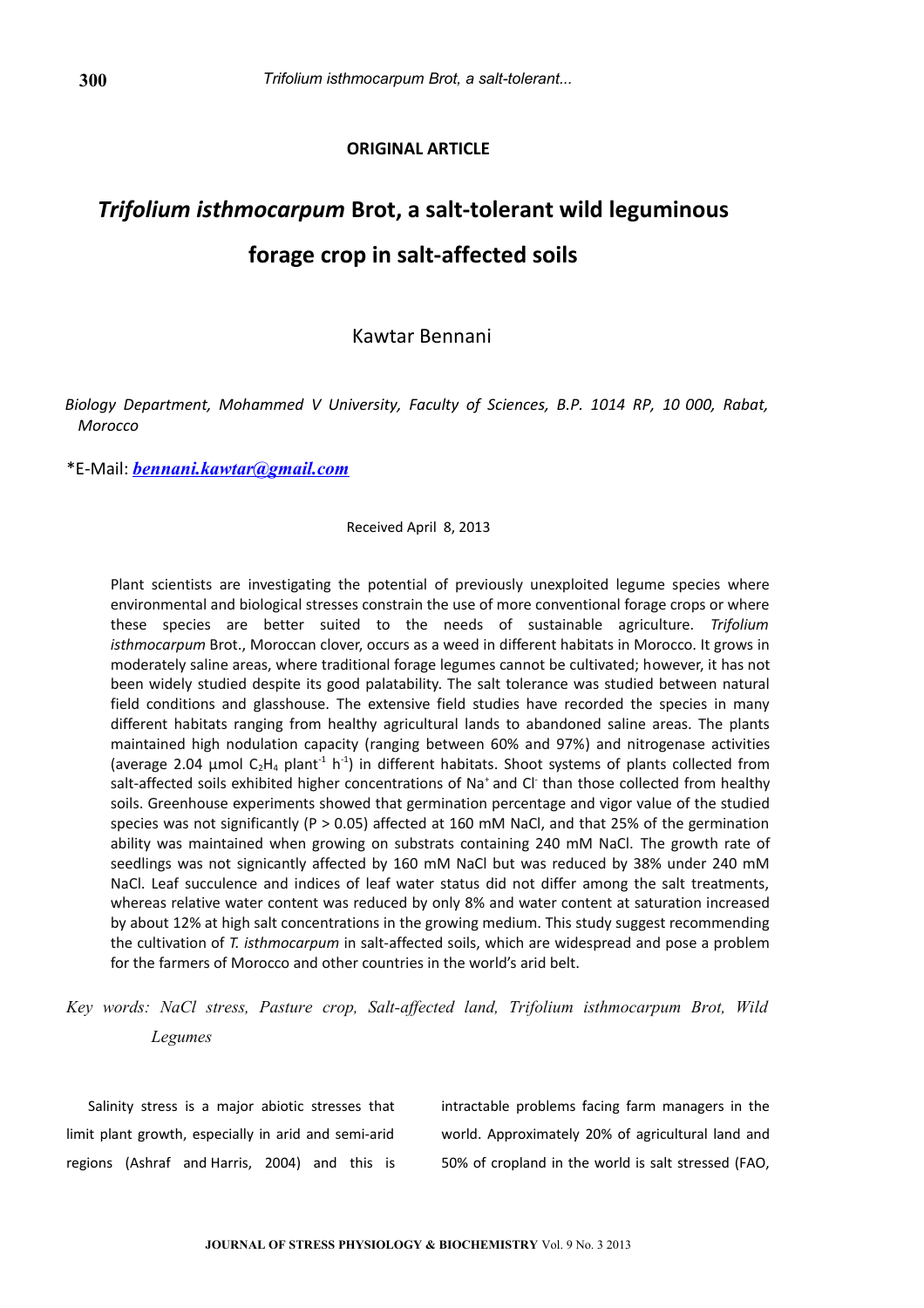2008; Flowers and Yeo, 1995). Identifying adapted and productive species for saline areas is a high research priority in many parts of the world, with a major focus of this recent research directed to forage legume species (Rogers *et al*., 2005). Plants of Mediterranean origin are adapted to dry conditions and some display tolerance of soil salinity (Caballero and Cid, 1993). However, an understanding of the range of salinity that various legumes can tolerate is central to their use in active programs for revegetation of saline lands (Behdani *et al*., 2008). Exploration of new wild plant species tolerant to saline conditions has recently become a global issue.

Morocco becomes seriously affected by secondary salinity; 33% of its cultivated land, which comprises 3% of the total land area, is already salinized (Hsissou *et al*., 1999). Salt-affected lands are less productive and protable, particularly if valuable salt-sensitive crops cannot be grown, and soil reclamation is costly. One of the alternative approaches is the use of native species with economic and ecological relevance.

Legumes are a key component of sustainable agriculture and can offer many economic and environmental benefits if grown more widely in crop rotations, because of their ability to fix nitrogen in root nodules in a symbiotic interaction with soil rhizobia. Several environmental conditions limit the growth and activity of nitrogen- fixing legumes. Salinity is the major factor, which threatens legume agriculture in arid and semi-arid climates. However there are plants that grow under saline conditions, and historically these have been opportunistically used as fodder for grazing livestock or as components of mixed rations to replace roughage (Carberry *et al*., 2010; Hameed and Ashraf, 2008). The selection of such economic plants, with appropriate management, could result in the rehabilitation and re-vegetation of saltaffected lands, which cannot be cultivated with traditional crops.

The growth of salt affected plants is often limited by the ability of roots to extract water from the soil and transport it to shoot due to osmotic changes within the plant (Rodríguez *et al*., 1997). Also, the quantity of water moving from the root to the shoot and its speed determine the concentration of substances reaching the shoot (Markhart and Smit, 1990). Salt stress imposes two constraints: a hyperosmotic effect due to lower soil water potential and a hyperionic effect due to direct toxicity of ions over metabolism and nutrition of plants (Hasegawa *et al*., 2000). Important mechanisms that allow plants to cope with salt stress are Na<sup>+</sup> exclusion and/or Na<sup>+</sup> compartmentalisation (Blumwald *et al*., 2000). According to the two-phase growth model, growth reduction during salinity arises by the progressive accumulation of toxic ions in the aerial part of a plant (Munns, 2002). As a consequence, the hyperionic cue is responsible for varietals differences in salt tolerance, which are evident after long-term salinization (Munns, 1993). The present study was focused on salt tolerance of annual legume. While perennial forage species have the advantage of an extended growing period they must tolerate soil salinity concentrations which peak in summer and autumn in a Mediterranean environment and which are avoided by annuals. *Trifolium* is a leguminous genus which includes 237 species, annual and biennial types (Zohary et Heller, 1984), characterized by high seed yields, nitrogen fixation rates superior to other legumes, and value in crop rotations. Generally, *Trifolium* species are recognised as being salt-sensitive (Maas and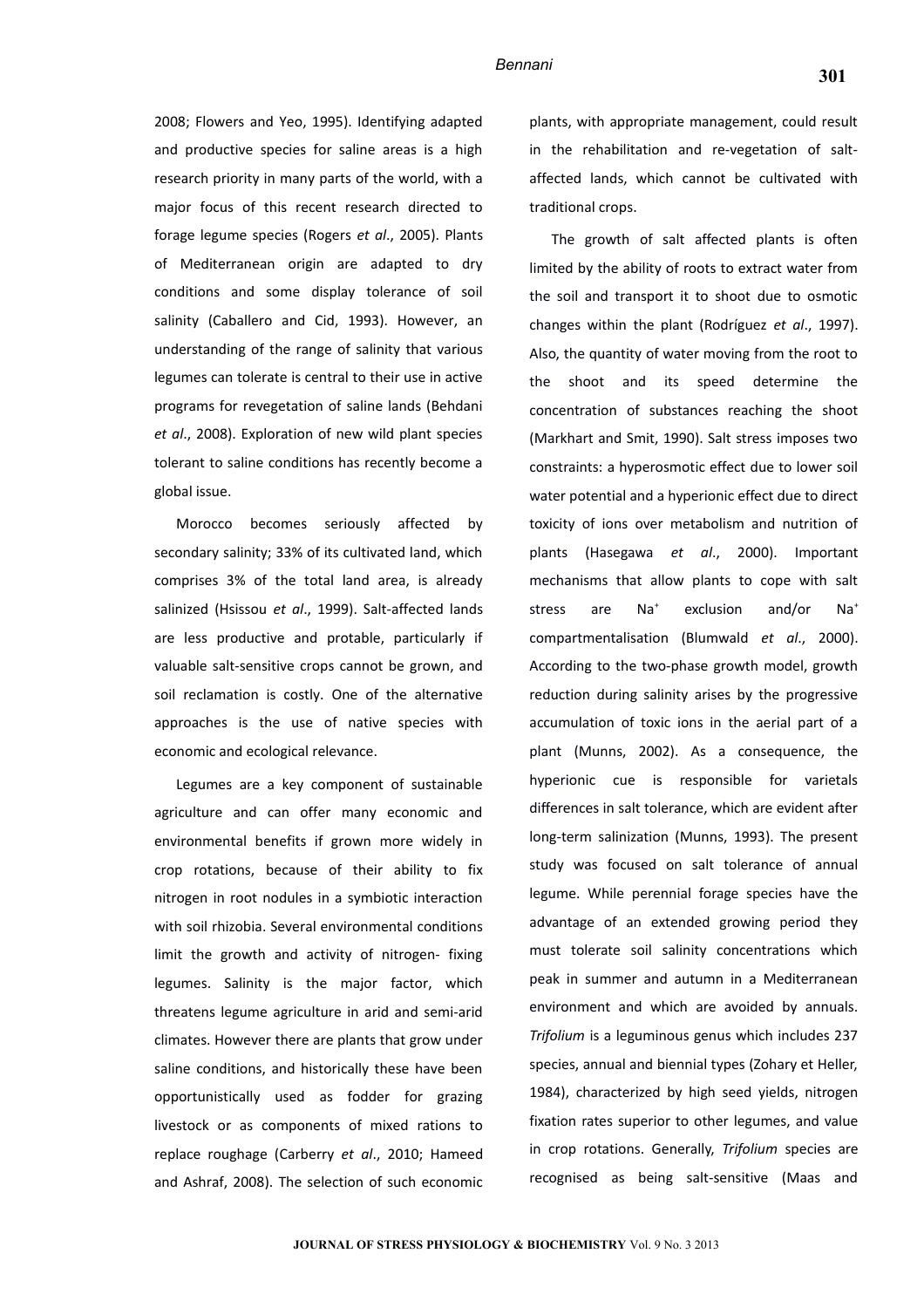Hoffman, 1977). However, research undertaken on a limited number of species (Rogers *et al*., 1997; Gibberd *et al*., 2001; Nichols *et al*., 2008) suggest that species do vary in their response and that further research may be beneficial in identifying species that are suited to mild or moderate saline. *T. isthmocarpum* is one of these clovers that don't received large researches. *T. isthmocarpum* is grown in moderately saline areas where traditional forage legumes cannot be grown (Dear *et al*., 2003). It is a wild herb, very common in different habitats in Morocco. Several authors mentioned *T. isthmocarpum* in their studies (generally in laboratory) (Chen and Gibson, 1971; Pederson and Windham, 1989; Rogers and West, 1993; Ennabili *et al*., 1996; Badr *et al*., 2002; Dear *et al*., 2003) although not further. Rogers and West (1993) noted the superior tolerance of *Trifolium isthmocarpum* Brot. (Moroccan clover) compared to *T. subterraneum* L. and *T. purpureum* Loisel., but no studies have detailed the mechanisms and physiological response of *T. isthmocarpum* to salinity. It is clear, however, that salt tolerance may differ between laboratory or glasshouse and natural field conditions, owing to the complex interaction of a number of edaphic and climatic factors. The present work investigates the performance of *T. isthmocarpum* under both field and laboratory conditions to evaluate its potential for use as a fodder crop in salt-affected soil in Morocco.

### **MATERIALS AND METHODS**

#### **Fields studies**

#### *Plant samples*

Three different habitats were chosen. Healthy arable soil (including barley fields in coastal land), salt affected soils and newly reclaimed land. For the vegetation surveys a simplified method

describing species presence was performed for the three different habitats during the period December 2010–May 2011. Fifty homogeneous stands (10×10 m<sup>2</sup>) were selected, 20 in healthy soils, 20 in salt-affected soil, and 10 in newly reclaimed lands. Specimens were identified using the local standard floras (Fennane *et al*., 1999). Rainfall data were estimated from the National Weather Service.

#### *Nodulation status and nitrogenase activity*

The plants collected from each of the three different habitats were analysed to determine nodulation percentage and to enumerate nodule number. The nitrogen- fixing activity (nitrogenase activity) of the legume–Rhizobium symbiosis was determined according to the methods described by Witty and Minchin (1988).

#### *Chemical analysis*

Samples of oven-dried plant shoots were ground, 0.1 g was weighed into a 10 ml vial, 10 ml of 0.5 M HNO<sub>3</sub> added, and samples placed on a shaker at 20 °C for 2 days. The extract was used to determine the concentrations of K<sup>+</sup> and Na<sup>+</sup> using a flame photometer (Jenway Ltd, model PFP7; Essex, UK). The concentration of Cl<sup>-</sup> was measured following titrametric method (Begum *et al*., 1992). Values were calibrated using a reference plant tissue sample with known concentrations Na<sup>+</sup>, K<sup>+</sup> and Cl<sup>-</sup>. For each habitat, five soil samples were collected from profiles of 0–25 cm depth. These five were then pooled together to form one composite sample, air dried, and thoroughly mixed. Textures were determined by the hydrometer method, providing quantitative data on the percentage of sand, silt, and clay. The concentrations of soil minerals Na<sup>+</sup>, K<sup>+</sup>, Fe<sup>3+</sup>, Ca<sup>2+</sup>, and  $Mg^{2+}$  were determined using a Perkin 403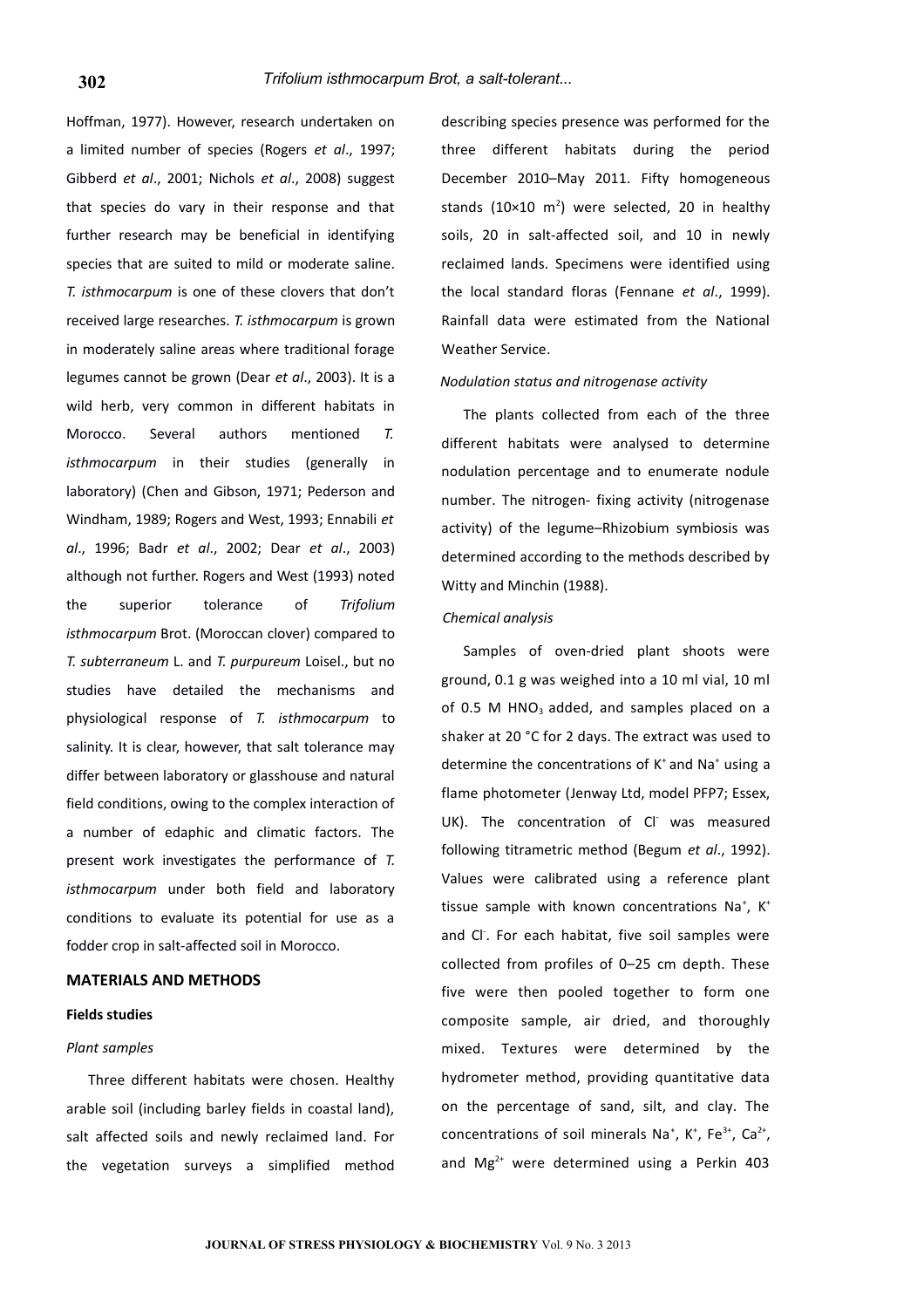atomic absorption spectrophotometer (Perkin-Elmer Corp., Norwalk, CT, USA) according to the Analytical Methods for Atomic Absorption Spectrophotometry (1983). Cl<sup>-</sup> was quantified following titrametric method (Begum *et al*., 1992). Sulphates were determined spectrophotometrically using a JENWAY 6300 spectrophotometer (Jenway, Dunmow, UK) using barium chloride and hydrochloric acid (5 ml water soil extract + 5ml 1N HCl+0.5 g BaCl<sub>2</sub>) and the absorbances read at 606 nm; pH and conductivity of the soil samples were determined in saturated soil paste extract by pH and conductivity meters, respectively, and carbonates and bicarbonates by titrating 5 ml of the 1.5 soil/distilled water extract against 0.01 N HCl using phenolphthalein and methyl orange as indicators (Jackson, 1962). Protein content of plants collected was determined following the method of Lowry *et al*. (1951), using bovine serum albumin as a protein standard.

#### **Greenhouse experiments**

#### *Seed germination*

The seeds of *T. isthmocarpum* were collected from salt-affected land (EC = 6.1 dS/m, determined in saturated soil paste extract by conductivity measurement), at Dar Bouazza N 33° 29' 34.66" W 7° 48' 59.98" (Casablanca province). The seeds were sown in sterilized Petri dishes on a double layer of filter paper moistened with 5 ml of the treatment solution. The treatment solutions for salinity tests were 0 (control), 80, 160, and 240 mM NaCl. Three replicates of 20 seeds were used in each treatment. The dishes were placed in the dark in an incubator set at 25 °C and humidity variation from 78 to 93%. Seeds were considered to be germinated after the radicle reached 1 cm. The germination rate is expressed as the ratio of number of germinated seeds on the total number of seeds (TG =  $(n / N) \times 100$ ) where n: number of germinated seeds, N: total number of seeds placed in germination. Germination speed (vigor value) was calculated using the following formula (Bradbeer, 1988):  $V = (a/1+b/2+c/3+d/4 + ...+x/n)$ 100/S, where a, b, c,…x, respectively, represent the number of seeds that germinated after 1, 2, 3,…n days of incubation, and S is the total number of germinated seeds. The petri dishes were examined every 24 hours to follow seed germination.

#### *Ion toxicity and osmotic effects on germination*

The objective of this part was to determine sensitivity to NaCl at germination was attributable to osmotic effects or ion toxicity. Treatments consisted of 10 ml of: (a) 0 mM NaCl; (b) 240 mM NaCl; (c) 480 mM NaCl; (d) 440 mM mannitol (osmotic potential similar to 240 mM NaCl); and (e) 880 mM mannitol (osmotic potential similar to 480 mM NaCl) for 21 days. Three replicates of 20 seeds were used in each treatment.

#### *Growth conditions*

Seedlings were transplanted in the greenhouse into pots (20 cm diameter), containing a sterilized substrate of black peat, sand and a clay–loam soil (1:1:1). They watered by the mineral nutrient solution twice a week. The mineral solution contained the following, in mmoles/liter:  $CaCl<sub>2</sub>$ 2H<sub>2</sub>O, 1.0; MgSO<sub>4</sub> 7H<sub>2</sub>O, KNO<sub>3</sub> 1.65; K<sub>2</sub>SO<sub>4</sub>, 0.50, and NaH<sub>2</sub> PO<sub>4</sub> 2H<sub>2</sub>O, 0.65; and micronutrients (in micromoles/liter): FeSO<sub>4</sub> 7H<sub>2</sub>O, 27.0; MnCl<sub>2</sub> 4H<sub>2</sub>O, 1.13; CuSO<sub>4</sub> 5H<sub>2</sub>O, 0.08; ZnSO<sub>4</sub> 7H<sub>2</sub>O, 0.19; NaMoO<sub>4</sub>  $2H_2O$ , 0.05, and  $H_3BO_3$ , 5.77. The pH of the nutrient solution was adjusted to 7. Pots were arranged in a split-plot design using one control and three saline treatments and three replicates. The environmental conditions during the experiment were 26±5°C

**303**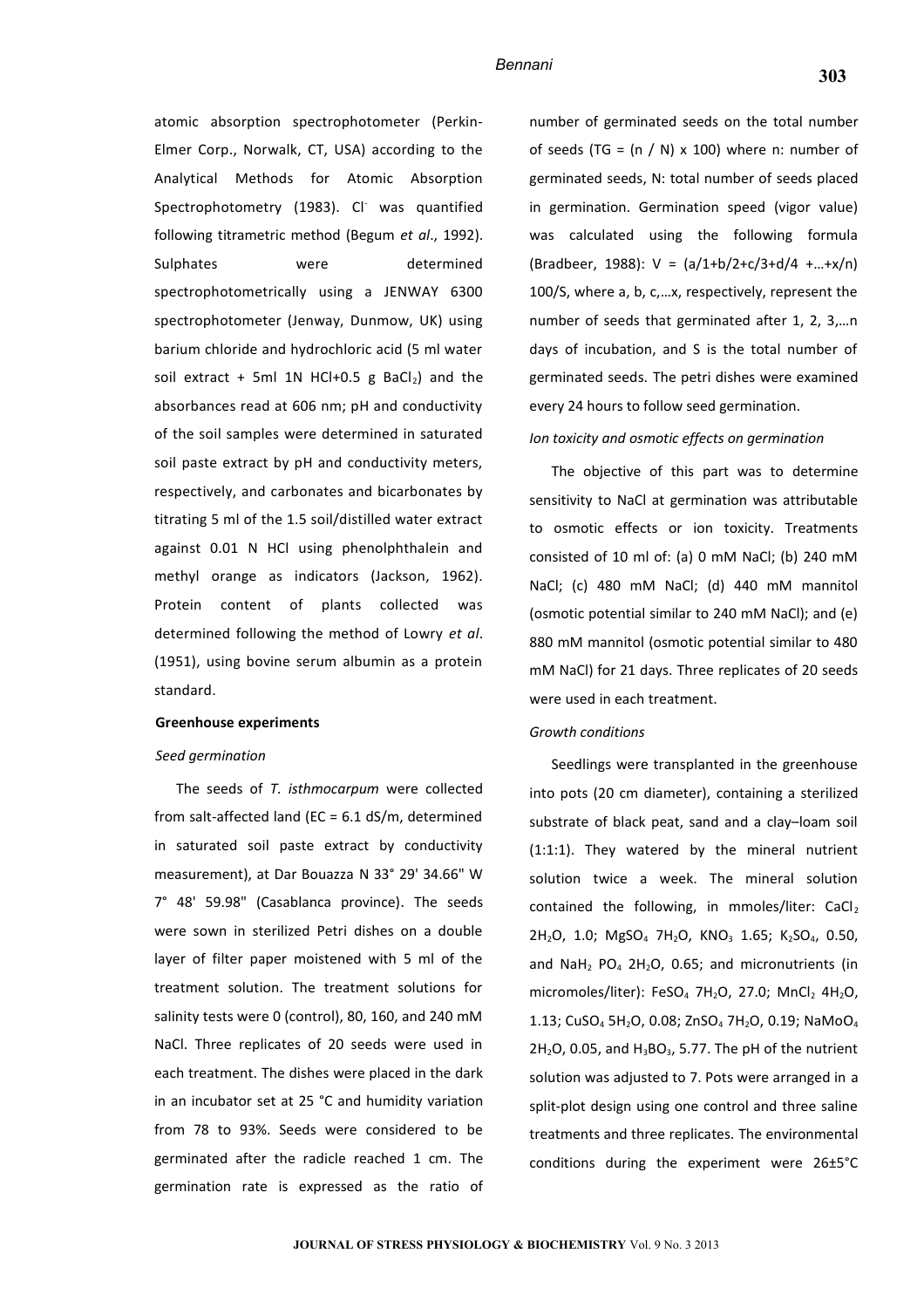(day) and 14±2°C (night), and the relative humidity ranged between 60% and 70%. The average maximum photosynthetically active radiation (PAR) was 820 µmol m<sup>-2</sup> s<sup>-1</sup>. The treatment solutions of NaCl (0, 80, 160, and 240 mM) were applied 2 weeks after transplanting for 4 weeks. We kept only 8 plants per pot to make an average.The NaCl treatments were imposed in increments of 80 mM/day until full treatments had been reached. During the experimental period the average electrical conductivities of the irrigation solutions were 1.05, 6.85 and 11.9 dS m-1 respectively. The pots were flushed thoroughly with distilled water once a week to avoid salt accumulation in the root zone. As the plants grew in size, the volume of liquid was increased and the differences between salt concentrations were kept constant. The irrigation water was supplied in quantities to maintain the electrical conductivity of the drainage water at about ±10% EC of the irrigation water supplied for each treatment.

#### *Growth measurement and nodulation*

At the end of experiment, plants were gently washed with deionized water to remove soil from roots. They were divided into shoots (stems and leaves) and roots and fresh weights were measured. The nodulation percentage and the nodule number were determined. The shoots and roots were oven dried at 70 °C for 24 h and the dry weights were determined. The nitrogen- fixing activity (nitrogenase activity) of the legume– Rhizobium symbiosis was determined according to the methods described by Witty and Minchin (1988).

#### *Chemical analysis*

Na<sup>+</sup>, K<sup>+</sup> and Cl<sup>-</sup> were analysed at the end of the experimental period in the shoots of plants. The

concentration of Cl- was measured following titrametric method (Begum *et al*., 1992). The concentrations of K<sup>+</sup> and Na<sup>+</sup> were determined using a flame photometer (Jenway Ltd, model PFP7; Essex, UK). Values were calibrated using a reference plant tissue sample with known concentrations Na<sup>+</sup>,  $K^*$  and  $Cl^-.$ 

#### *Plant water relations measurement*

Five mature leaves per treatment for each replicate were sampled at the end of experiment. In these leaves, the following parameters were examined: composite leaf area (LA), using a LI-2000 area meter (LICOR Biosciences, Lincoln, NE), fresh mass (FM), fresh mass at full turgor (TM), measured after immersion of leaf petioles in distilled water for 48 h in the dark, and dry mass (DM), measured after oven drying at 70 °C for 24h to constant weight. Additionally, the specific leaf area (SLA), (the ratio of LA to DM of individual leaves), and leaf tissue density (D = (DM/FM) ×1000 (Inoue *et al*., 1993) were calculated, as were relative water content,  $(RWC = (FM-DM)/(TM-DM) \times 100)$ , succulence (S = (FM-DM)/LA), water content at saturation (WCS =  $(TM- DM)/DM$ ), and water saturation deficit (WSD =  $(TM-FM) / (TM-DM) \times$ 100).

#### *Final germination rate after seed harvest*

Three plants per treatment were followed until fruiting stage. The seeds were harvested from control and each salt treatment. 20 of them were sown in sterilized Petri dishes on a double layer of filter paper moistened with distilled water. The final germination rate is calculated as described above. This parameter is measured to determine the ability of the plant to reproduce after culture under saline conditions.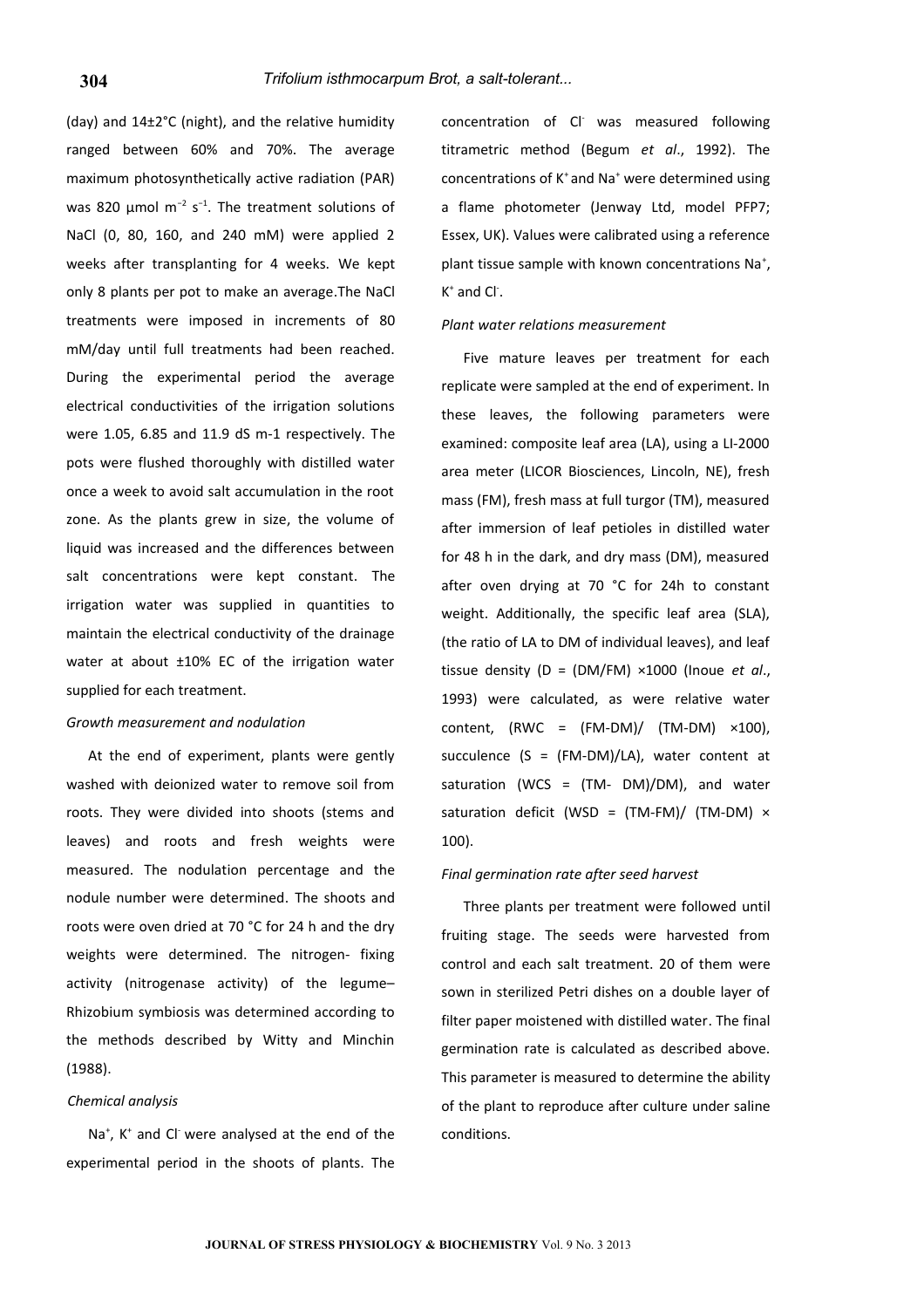#### **Statistical analysis**

The data were analysed using the Statistical Analyses System (SAS, Inc., Cary, NC) software. Significant differences between treatment means were determined using LSD test at the 0.05 probability level. ANOVA was used to identify overall significant differences.

### **RESULTS**

#### **Fields studies**

#### *Habitat characteristics and floristic composition*

Table 1 shows variations in soil physicochemical properties of the investigated *T. isthmocarpum* habitats, which ranged from sandy to clay loamy soils, and from healthy (EC =  $0.66$  dS/m) to saltaffected soils (EC =  $6.1$  dS/m). Salt-affected soil showed higher concentrations of Na<sup>+</sup>, Cl<sup>-</sup>, Mg<sup>2+</sup> et  $SO4<sup>2</sup>$  than healthy soils by 6, 2, 1.5, and 1.4 fold respectively. Floristic analysis (Table 2) showed the highest incidence of the studied species in healthy soil, followed by salt-affected soil, while the least was recorded at the newly reclaimed land. The species most found on salt-affected soils were *Lolium temulentum* L. et *Melilotus siculus* Turra. The rainfall varied between 560 mm and 390 mm in average.

# *Nodulation, nitrogenase activity, and inorganic and organic shoot content*

The studied plants showed high nodulation percentages (ranging between 60% and 97%) and nitrogenase activities (average 2.04  $\mu$ mol C<sub>2</sub>H<sub>4</sub> plant-1 h-1) at three different habitats (Table 3). The highest values of protein content was recorded in plants collected from salt-affected soils and the lowest in plants collected from newly reclaimed land. Shoot systems of plants collected from saltaffected soils exhibited higher concentrations of Na<sup>+</sup> and Cl<sup>-</sup> than those collected from healthy soils

by more than twofold, and showed a reduction in K + content of about 30% (Table 3).

#### *Germination, growth and nodulation*

Germination percentage and vigor value of the studied species was not significantly (*P* > 0.05) affected at 80 or 160 mM NaCl, whereas, 27% germination ability was maintained at 240 mM NaCl (Fig. 1). Shoot dry weight was not significantly affected at 80 and 160 mM NaCl, but a 38% reduction at 240 mM NaCl was recorded (Fig. 2). Root dry weight showed a slight increase at 80 mM NaCl compared to control treatment, however it decreased significantly (*P*<0.001) by 7% at 160 and 10% at 240 mM NaCl (Fig.2). At different NaCl concentrations, nodulation percentages ranged between 70% and 98%; and the average of nitrogenase activities was 2.55  $\mu$ mol C<sub>2</sub>H<sub>4</sub> plant<sup>-1</sup> h<sup>-</sup>  $<sup>1</sup>$  (Table 4).</sup>

#### *Ion toxicity and osmotic effects on germination*

The calculated osmotic potentials for each solution were: 0 mM NaCl (0 MPa), 240 mM NaCl (−1.3 MPa), 480 mM NaCl (−2.4 MPa), 440 mM mannitol (−1.34 MPa) and 880 mM mannitol (−2.88 MPa). Germination percentage of *T. isthmocarpum* in 440 mM mannitol was higher than in 240 mM NaCl (Fig. 3), indicating possible toxic ion effects of NaCl at this concentration. However, there was almost no germination in 480 mM NaCl or in 880 mM mannitol after 21 days of incubation.

#### *Shoot inorganic contents*

Under salt stress, the Na<sup>+</sup> and Cl<sup>-</sup> concentrations increased significantly ( $P$  <0.05) with increasing salinity levels compared with the control treatments (Table 4). Unlike Na<sup>+</sup> and Cl<sup>-</sup>, the K<sup>+</sup> concentration was decreased with increasing NaCl concentration relative to the control treatments,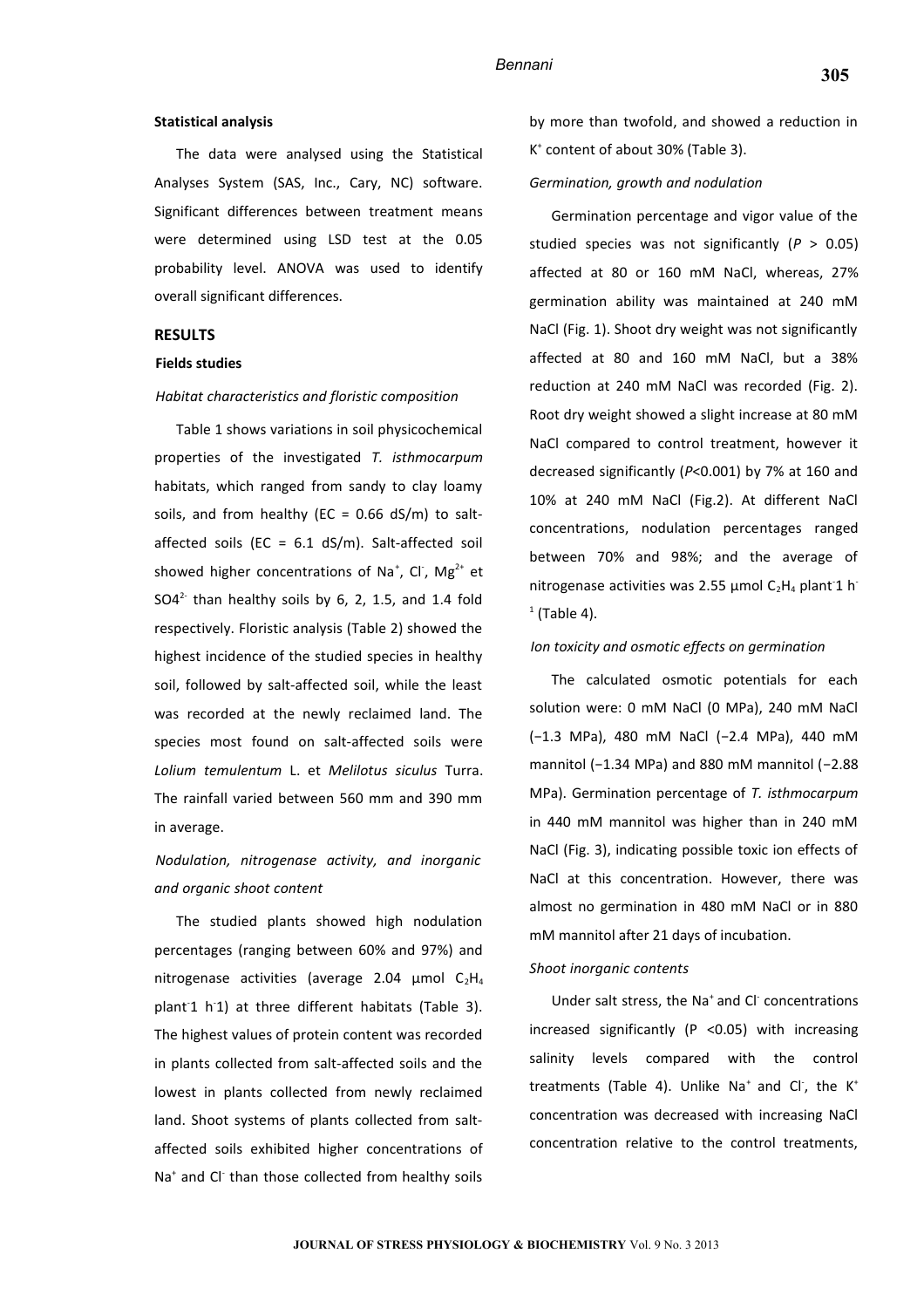significantly (P <0.05) at 160 and 240 mM by 22%, and 32% respectively.

*Plant water relations and final germination rate after seed harvest*

All salt treatments induced a significant decrease in LA, which declined by 35%, 50%, and 58% at 80, 160, and 240 mM NaCl, respectively (Table 5). SLA showed an increase (around 15%) under salinity stress. Leaf density (D) showed a

significant (P<0.05) reduction at 240 mM NaCl by 10%. No significant differences were observed among salt treatments in respect of leaf water status, and RWC exhibited 8% reduction at the higher salt concentration. WCS presented significant increase than control (12%) at high salt concentrations. Germination capacity (in distilled water) of grain from control plants was about 90%. It fell to 30% for grains formed on 240 mM NaCl.



**Figure 1** Effect of salinity on germination and vigor value (germination speed) of *T. isthmocarpum*



**Figure 2** Effect of salinity on root and shoot dry weights of *T. isthmocarpum*

**306**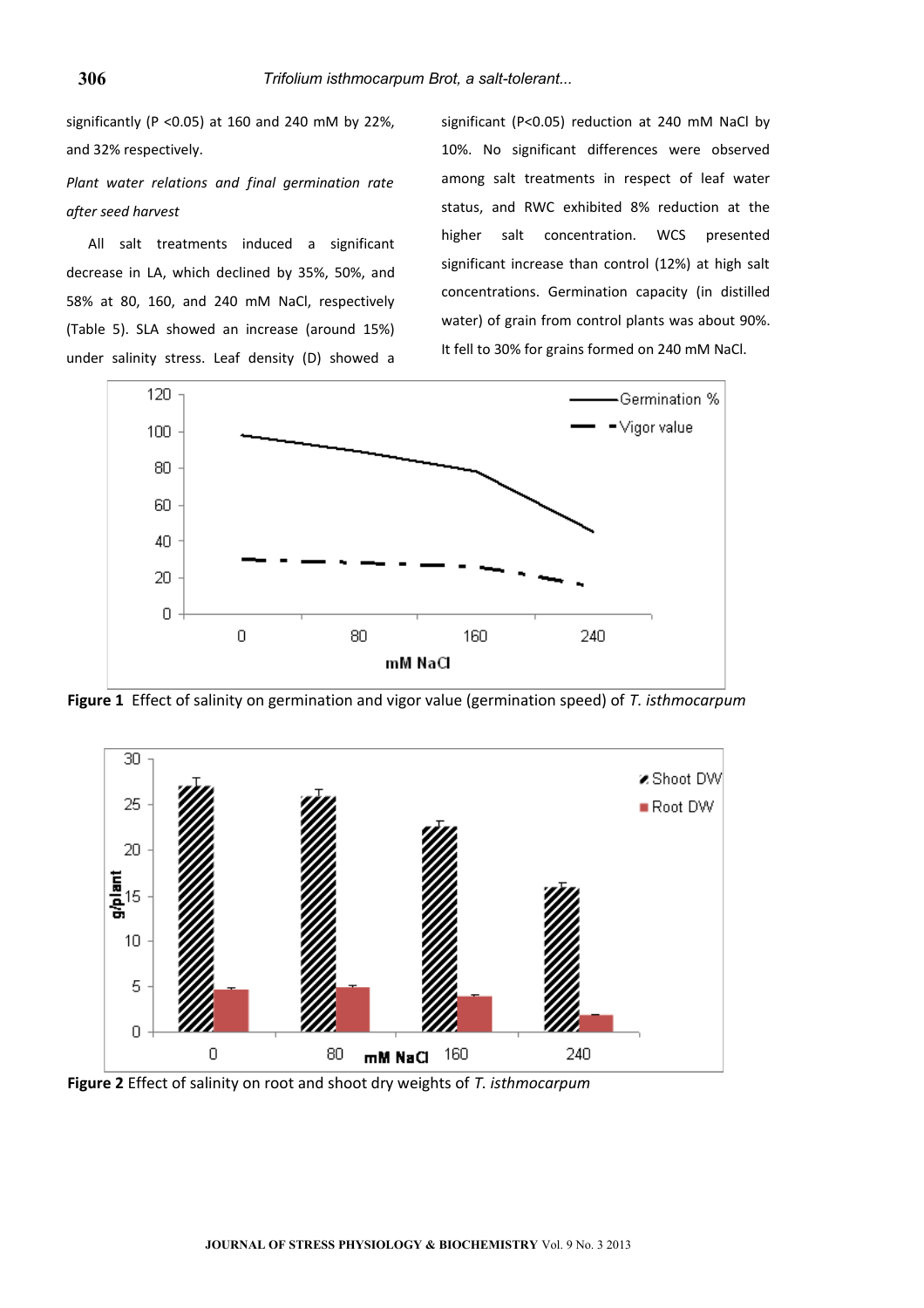

**Figure 3** Germination percentage of *T. isthmocarpum* in NaCl and Mannitol concentrations after 21 days (values are the means of three replicates)

|                  | healthy soil    | salt affected soil | Newly reclaimed land |
|------------------|-----------------|--------------------|----------------------|
| K(mg/kg)         | $921 \pm 26.8$  | $998.5 \pm 12$     | $1.85 \pm 0.07$      |
| Na (mg/kg)       | 411±31,2        | 2476±78            | $9.34 \pm 0.3$       |
| $Mg$ (mg/kg)     | $671 \pm 17.5$  | $1022 + 24$        | $6.9 \pm 0.5$        |
| Ca (mg/kg)       | 181.2±11.3      | $198 + 18$         | $16.8 \pm 0.5$       |
| Fe $(mg/kg)$     | $26.5 \pm 2.2$  | $57.9 \pm 1.9$     | $40.6 \pm 1.1$       |
| $SO4$ (mg/kg)    | $2026 \pm 11.1$ | 2999±12            | $179.2 \pm 17$       |
| Cl (mg/kg)       | $2441+22.3$     | 4867±15.9          | $26.5 \pm 0.9$       |
| $HCO3$ (mg/kg)   | $262 \pm 3.7$   | 377±5.8            | $28.8 \pm 3.4$       |
| $EC$ (dS/m)      | $0.66 \pm 0.02$ | $6.1 \pm 0.7$      | $0.57 \pm 0.02$      |
| рH               | $7.08 \pm 0.2$  | $7.5 \pm 0.11$     | $7.78 \pm 0.9$       |
| Soil texture     | Clay loamy      | Clay loamy         | Sandy                |
| Rainfall average | 560 mm          | 500 mm             | 390 <sub>mm</sub>    |

Table 1. Soil physicochemical characters of three habitats where *T. isthmocarpum* was recorded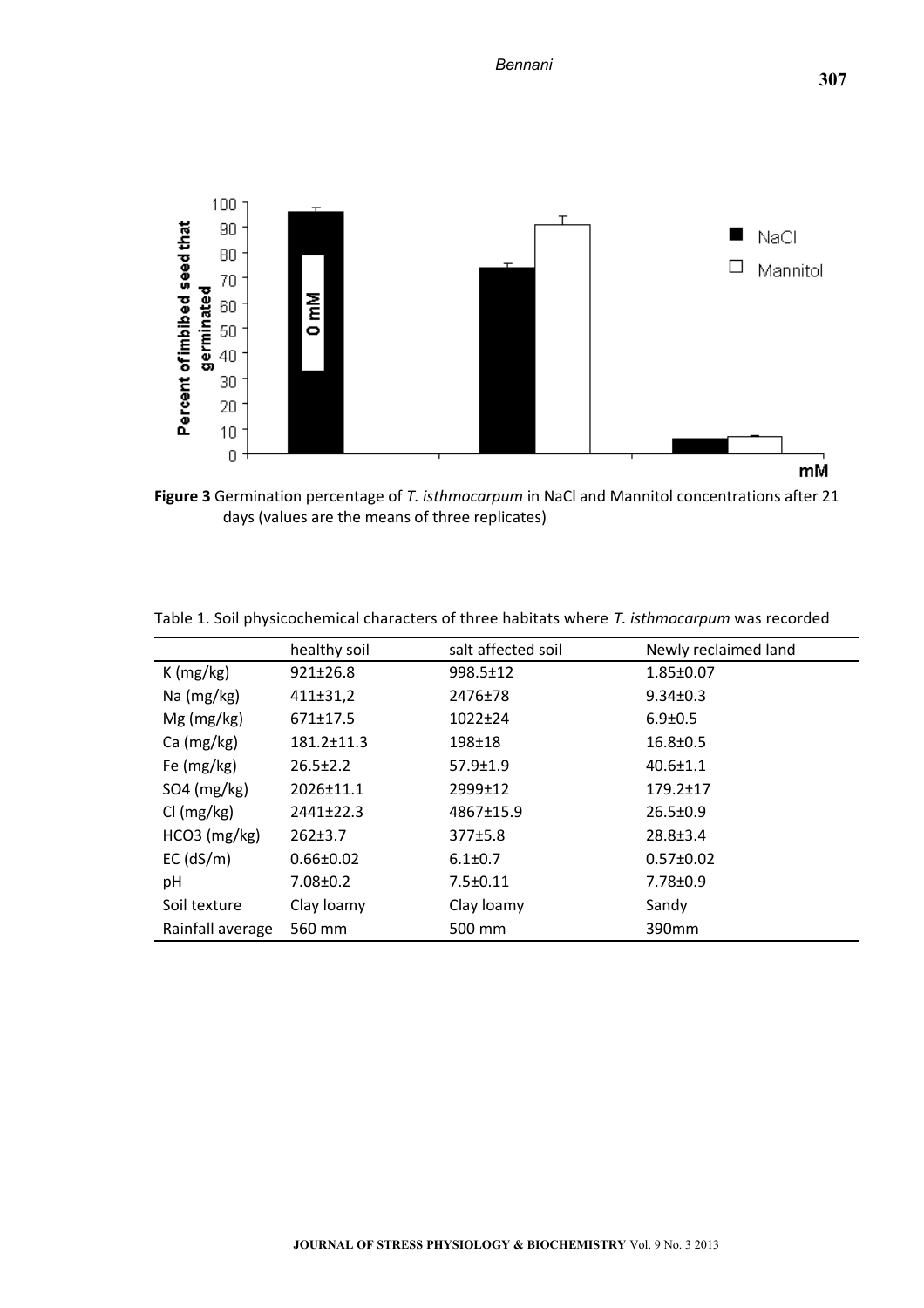**Table 2.** Percent presence of plant species (having > 10% in at least one stand) associated with *T. isthmocarpum* at the three habitats.

|                                   |    | Healthy soil Salt affected soil | <b>New reclaimed land</b> |
|-----------------------------------|----|---------------------------------|---------------------------|
| Trifolium isthmocarpum Brot.      | 35 | 30                              | 11                        |
| Aegilops bicornis Forsk.          | 8  | 5                               | $\mathbf 0$               |
| Anthemis arvensis L.              | 5  | 0                               | 1                         |
| Astragalus acutirostris S. Watson | 12 | 4                               | 0                         |
| Avena brevis Roth.                | 7  | 10                              | 1                         |
| Brassica juncea L.                | 26 | 16                              | 7                         |
| Chamaerops humilis L.             | 3  | 17                              | 0                         |
| Cytisus aeolicus Guss. ex Lindl.  | 6  | 0                               | 2                         |
| Echium candicans L.               | 4  | 0                               | 1                         |
| Festuca arundinacea Schreb.       | 0  | 8                               | 8                         |
| Lavandula angustifolia Mill.      | 30 | 0                               | 0                         |
| Lentiscus pistacia L.             | 16 | $\Omega$                        | 2                         |
| Lolium temulentum L.              | 29 | 33                              | 7                         |
| Lotus maritimus L.                | 28 | 26                              | 9                         |
| Lotus ornithopodioides L.         | 32 | 12                              | 1                         |
| Lotus corniculatus L.             | 41 | 22                              | 17                        |
| Medicago sativa L.                | 38 | 25                              | 19                        |
| Medicago truncatula Gaertn.       | 20 | 14                              | 7                         |
| Melilotus siculus Turra.          | 36 | 35                              | 12                        |
| Olea brachiata L.                 | 8  | 0                               | 1                         |
| Ononis mitissima L.               | 4  | 0                               | $\overline{2}$            |
| Ononis natrix L.                  | 4  | $\Omega$                        | 0                         |
| Onopordum acanthium (Brot.) Vasc. | 7  | 10                              | 3                         |
| Ormenis praecox (Link.) Briq.)    | 7  | 0                               | 0                         |
| Pistacia lentiscus L.             | 18 | 14                              | 7                         |
| Plantago ovata Forssk.            | 8  | 0                               | 7                         |
| Scorpiurus sulcatus L.            | 7  | 10                              | 1                         |
| Trifolium angustifolium L.        | 40 | 0                               | 0                         |
| Trifolium arvense L.              | 19 | 0                               | 1                         |
| Trifolium bocconei Savi.          | 3  | 0                               | 0                         |
| Trifolium campestre Schreb.       | 16 | 0                               | $\overline{2}$            |
| Trifolium fragiferum L.           | 8  | 0                               | 7                         |
| Trifolium glomeratum L.           | 36 | 3                               | $\overline{2}$            |
| Trifolium lappaceum L.            | 24 | 5                               | 5                         |
| Trifolium repens L.               | 13 | 0                               | 0                         |
| Trifolium scabrum L.              | 4  | 6                               | $\overline{2}$            |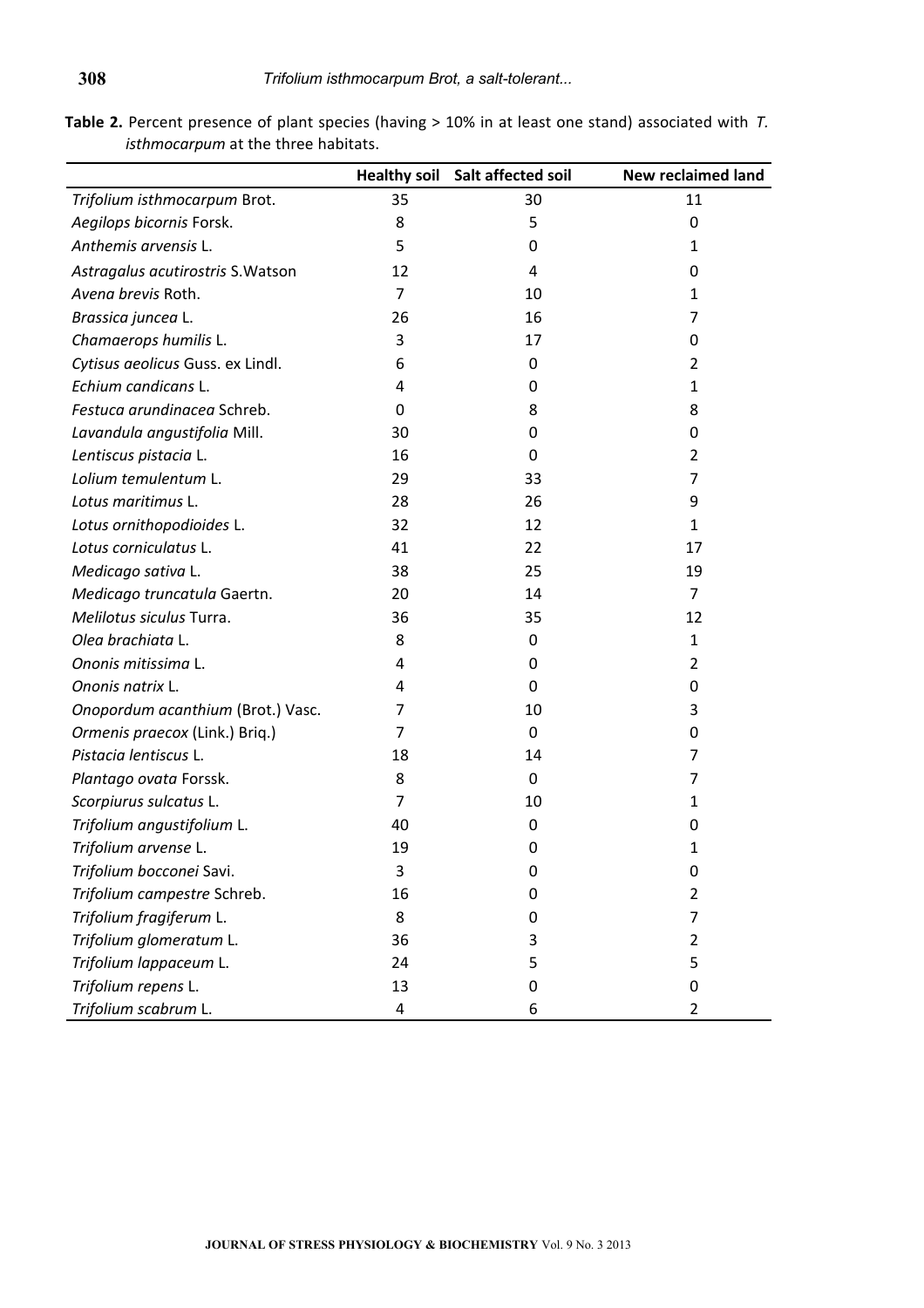| CONCULUM ITONI UNITER CHE HUDILULO.                                              |                     |                    |                    |  |  |  |
|----------------------------------------------------------------------------------|---------------------|--------------------|--------------------|--|--|--|
|                                                                                  | <b>Healthy soil</b> | Salt affected soil | New reclaimed land |  |  |  |
| Nodule plant $-1$                                                                | $69+4.2$            | $56 + 1.8$         | $45+2.6$           |  |  |  |
| Nodulation (%)<br>Nitrogenase activity ( $\mu$ mol C <sub>2</sub> H <sub>4</sub> | 97±7.2              | 80±3.6             | 60±8.5             |  |  |  |
| $plant^{-1}h^{-1}$ )                                                             | $3.1 \pm 0.02$      | $1.00 \pm 0.07$    | $2.02 \pm 0.08$    |  |  |  |
| Protein (g/kg dry wt.)                                                           | $267+9.8$           | 318±5.5            | $230 \pm 2.1$      |  |  |  |
| $Na+$ (mmol/g DM)                                                                | $1.14 \pm 0.01$     | $2.48 \pm 0.18$    | $0.31 \pm 0.04$    |  |  |  |
| $Cl+(mmol/g DM)$                                                                 | $0.68 \pm 0.12$     | $1.7 \pm 0.09$     | $0.4 \pm 0.02$     |  |  |  |
| $K^+$ (mmol/g DM)                                                                | $1.87 \pm 0.06$     | $1.33 \pm 0.05$    | $1.14 \pm 0.01$    |  |  |  |

**Table 3.** Nodulation, nitrogenase activity, shoot ion content and protein content of *T. isthmocarpum* collected from different habitats.

**Table 4.** Effect of salinity on nodulation and ions shoots content of *T. isthmocarpum*

|                                                                              | Salinity (NaCl) concentration | L.S.D           | (P<             |                 |       |  |
|------------------------------------------------------------------------------|-------------------------------|-----------------|-----------------|-----------------|-------|--|
|                                                                              | 0 <sub>m</sub> M              | 80 mM           | 160 mM          | 240 mM          | 0.05) |  |
| Nodule plant $-1$                                                            | 79±2.1                        | 70±1.1          | $67+0.7$        | 50±3.4          | 0.45  |  |
| Nodulation (%)                                                               | 98±0.2                        | 91±2.4          | $82+0.6$        | 70±7.2          | 1.34  |  |
| Nitrogenase activity (umol<br>$C_2H_4$ plant <sup>-1</sup> h <sup>-1</sup> ) | $3.5 \pm 0.05$                | $3.2 \pm 0.05$  | $2.3 \pm 0.02$  | $1.2 \pm 0.06$  | 0.78  |  |
| $Na+$ (mmol/g DM)                                                            | $0.24 \pm 0.01$               | $1.17 \pm 0.01$ | $2.32 \pm 0.09$ | $3.8 \pm 0.02$  | 2.43  |  |
| Cl <sub>1</sub> (mmol/g DM)                                                  | $0.5 \pm 0.12$                | $0.67 \pm 0.11$ | $1.8 \pm 0.09$  | $2.6 \pm 0.01$  | 2.05  |  |
| $K^+$ (mmol/g DM)                                                            | $1.87 \pm 0.02$               | $1.83 \pm 0.03$ | $1.57 \pm 0.01$ | $1.40 \pm 0.01$ | 1.67  |  |

**Table 5.** Effect of NaCl concentration in the nutrient solution, on leaf area (LA), specific leaf area (SLA), density of the leaf tissue (D), relative water content (RWC), succulence (S), water content at saturation (WCS) and water saturation deficit (WSD) of *T. isthmocarpum* ; and final germination rate after seed harvest

|                                                                     | salinity          | (NaCl) | concentration | the<br>in.   |       |
|---------------------------------------------------------------------|-------------------|--------|---------------|--------------|-------|
|                                                                     | nutrient solution |        |               | LSD (p<0.05) |       |
|                                                                     | 0 <sub>m</sub> M  | 80 mM  | 160mM         | 240mM        |       |
| LA $\text{(cm}^2\text{/leaf)}$                                      | 7.9               | 5.1    | 3.9           | 3.3          | 0.77  |
| $SLA$ (m <sup>2</sup> kg <sup>-1</sup> )                            | 1018.6            | 1200   | 1170          | 1159         | 14.6  |
| $D (g kg^{-1})$                                                     | 90.5              | 84.6   | 82.5          | 81.2         | 12.2  |
| RWC (%)                                                             | 89.9              | 82.1   | 80.4          | 80.7         | 2.8   |
| S (mg $H_2O$ cm <sup>-2</sup> )                                     | 0.02              | 0.014  | 0.011         | 0.011        | 0.001 |
| WCS (g $H_2O$ g <sup>-1</sup> DM)                                   | 12.87             | 13.11  | 13.96         | 14.7         | 1.1   |
| WSD(%)                                                              | 22.5              | 16.9   | 17.7          | 17.1         | 1.1   |
| Final germination rate (%) after<br>seed harvest on distilled water | 90                | 66     | 47            | 30           |       |

## **DISCUSSION**

#### **Fields studies**

*Habitat characters and floristic composition*

The studied species *T. isthmocarpum* grow in a wide range of edaphic conditions which prove its

adaptability and ecological amplitude. *T. isthmocarpum* was mentioned by some authors that is found in a broad range of landscapes in Morocco and is known to be tolerate in coastal areas and moderate clay saline soils (Sauvage,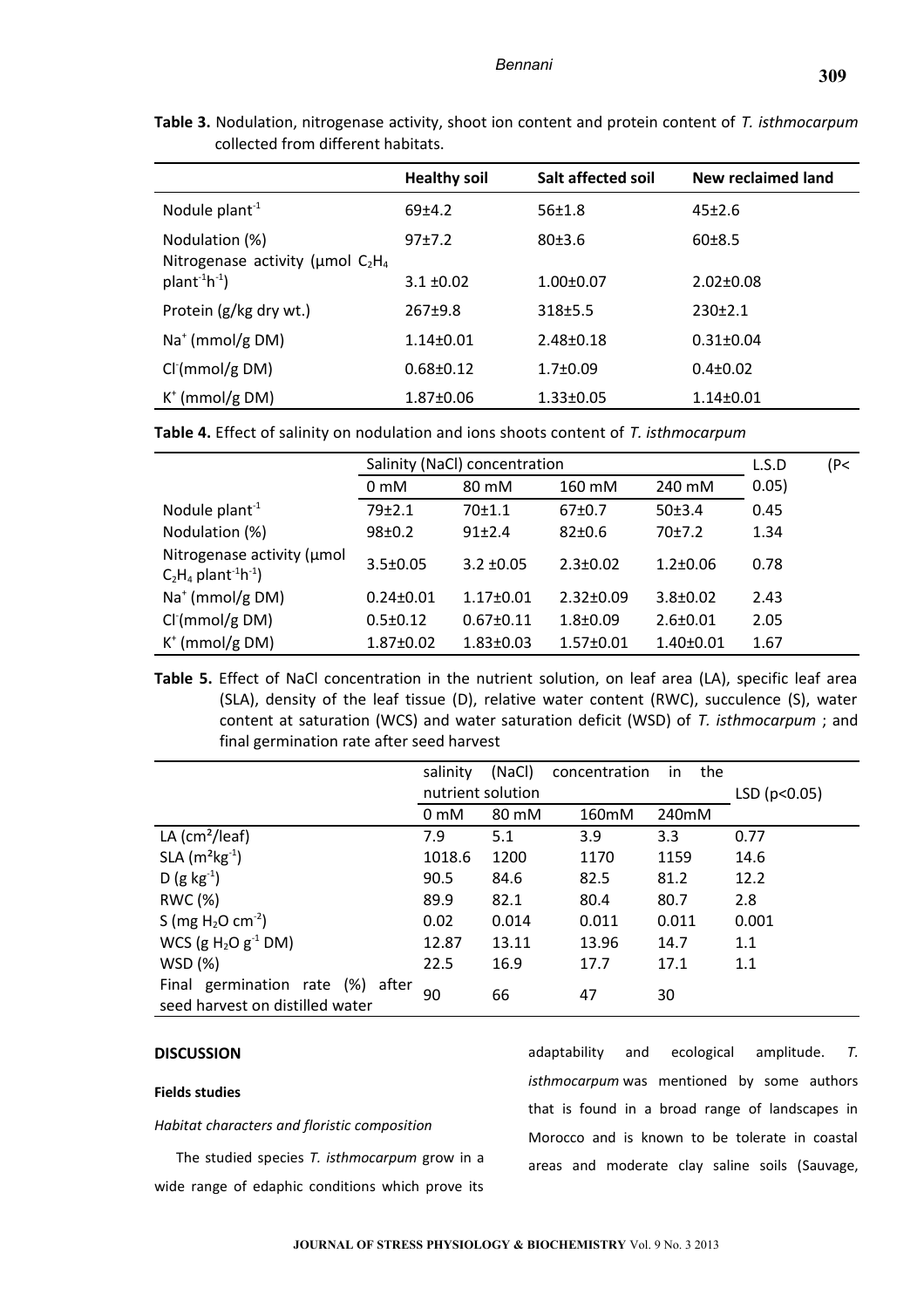1975). Average annual rainfall was important (about 500 mm) during the study on Salt-affected soil, which resulted in a good seed emergence. In fact, the precipitations are diluting the salinity of the soil. Nichols *et al*. (2008) showed that soil salinity levels near the surface in southern Australia are highest when the first germinating rains for the growing season commence. This led Nichols *et al*. (2008) to suggest the extent and timing of these rainfall events, with their effects on leaching of salts from the surface soil, are important for germination on land subject to salinity. Thus, if rainfall is sufficient to leach salts from the soil surface, germination can occur in soil with relatively low salinity and only the most salt-sensitive species will fail to establish. If, however, these rains are sufficient for germination but insufficient to leach salts, high seedling losses will occur for all but the most salt-tolerant species. *Melilotus siculus* has already been mentioned as a species tolerant to high salt concentrations (Rogers *et al*., 2008; Nichols *et al*., 2009). It was highly salttolerant and its biomass at 450 mM NaCl was 30% of control, moreover it was still growing after 14 days in stagnant seawater with 550 mM NaCl (Teakle *et al*., 2012). *Melilotus siculus* was the most salt tolerant species, with germination in 300 mM NaCl (89±2.7%) (Nichols *et al*., 2009). The competitive ability of T. *isthmocarpum* in comparison with this plant confirms its salt tolerance.

*Nodulation, nitrogenase activity, and shoot content of protein and ions*

The nodulation percentage varied among individuals collected from different habitats. Giller (2001) provides a general overview of environmental constraints to nodulation and nitrogen fixation, as indicative of the importance of environmental stresses to rhizobia. This variation can be also explained by the different prevailing environmental conditions. Nodulation status depends on many factors, including the legume stage and edaphic factors, and, especially, moisture content (Graham and Vance, 2000). One of the interesting finding in this study was the important nodulation percentage and nitrogenase activity recorded in the *T. isthmocarpum* plants, which gives the species economic importance as it can be used to enhance soil fertility. The lowest nodulation percent (68%), recorded at the newly reclaimed land, is likely to be due to decreases in population levels of rhizobia in this habitat. Salinity is known to principally affect the infection process, by inhibiting root hair growth and by decreasing the number of nodules per plant, and the amount of nitrogen fixed per unit weight of nodules (De Lorenzo *et al*., 2007). Nitrogen is one of the major limiting nutrients for most crops and other plant species (Newbould, 1989), but, on the other hand, saline environments are generally deficient in nitrogen (Cechin and Fumis, 2004).

Edaphic factors have long been known to influence soil rhizobia and a number of reviews have already documented the importance of different edaphic stresses to rhizobial persistence, subsequent nodulation, and nitrogen fixation. The nitrogen- fixing ability of the studied species, especially in salt-affected areas, predestines it to re-vegetate salt-affected soils (without the need to apply any chemical nitrogen), an important process for the stabilization and reclamation of the plant growth substrate (Severin and Stal, 2008).The increased protein content of plants collected from salt-affected soils suggests a mechanism for salt tolerance. Proteins in plants grown under saline conditions may provide a storage form of nitrogen that is reutilized when stress is over, and may play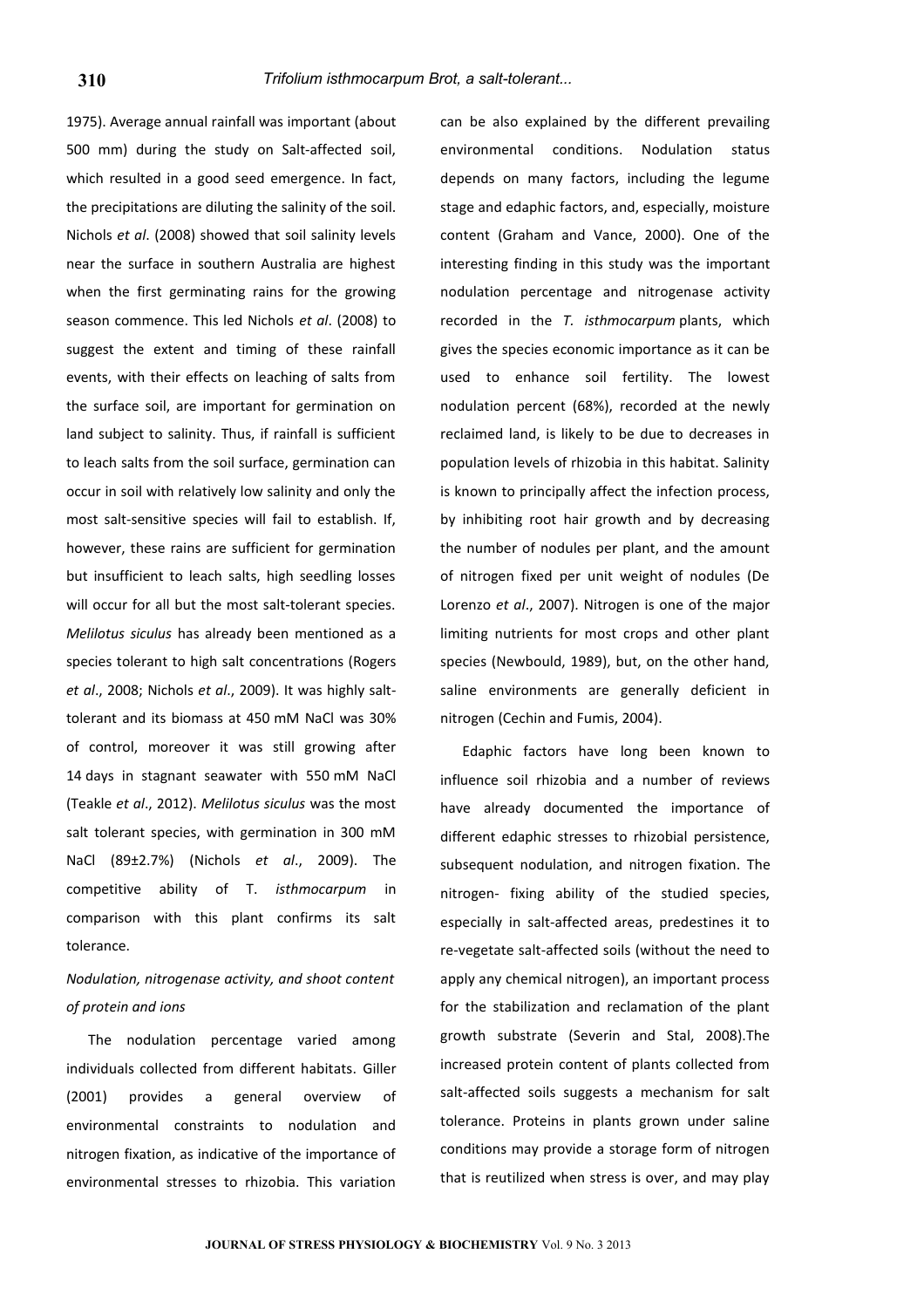a role in osmotic adjustment (Singh *et al*., 1987). A higher content of soluble proteins has been observed in salt-tolerant than in salt-sensitive cultivars of sun flower (Ashraf and Tufail, 1995), barley (Ashraf and Harris, 2004) and finger millet (Uma *et al*., 1995). The problem of salinity on utilization of legumes species is the obligation to select species salt tolerant and the *Rhizobium* compatible and tolerant. In harsh environments (such as saline or acidic soils), rhizobia may experience nutrient deficiency, even in the presence of nutrients. Under severe stress, the requirement for certain essential elements, such as calcium (Reeves *et al.*, 1993) and phosphorus (Zahran, 1999), increases and elevated levels of these elements enhance nodulation and N2 fixation.

#### **Greenhouse experiments**

#### *Germination and growth*

The selection of species tolerant to salinity needs first to study the behavior of their seeds during germination. The high germination percentage and vigor value (germination speed) of *T. isthmocarpum* recorded under salinity treatment is a very important character from the ecological point of view. Nichols *et al*. (2008) suggested that annual pasture legumes adapted to saline environments must have high salinity tolerance as seedlings or mechanisms to avoid germination at times of high salinity. The ability to germinate and establish seedlings on saline land is particularly important for annual pasture legumes, which must repeat this process each year. Rogers and West (1993) stated that seed populations of *T. isthmocarpum* are sensitive to 60 mM. In contrast, in this study, seeds were collected from plants living in saline soils, which would be expected to exhibit salt tolerance during the germination stage,

as a result of natural selection. Many studies have shown that populations collected from saline sites are more salt tolerant than populations collected from non-saline sites (Ashraf *et al*., 1994; Hameed and Ashraf, 2008; Rogers and Evans, 1996). Little inhibition in seedling growth was recorded in treatment containing up to 80 mM NaCl, but 240 mM NaCl was inhibitory to plant growth. Salinity impacts on plants by disrupting cell function, through the toxic effects of specific ions, by osmotic effects, or both (Munns 2002, 2006). Harmful effects of salinity are thought to result from low water potentials, nutrient deficiencies, ion toxicities, or a combination of these factors. Salt stress imposes two constraints: a hyperosmotic effect due to lower soil water potential and a hyperionic effect due to direct toxicity of ions over metabolism and nutrition of plants (Hasegawa *et al*., 2000). Important mechanisms that allow plants to cope with salt stress are Na<sup>+</sup> exclusion and/or Na<sup>+</sup> compartmentalisation (Blumwald *et al*., 2000). According to the two-phase growth model, growth reduction during salinity arises by the progressive accumulation of toxic ions in the aerial part of a plant (Munns, 2002). As a consequence, the hyperionic cue is responsible for varietals differences in salt tolerance, which are evident after long-term salinization (Munns, 1993).

Nutrient deficiencies can occur in plants when high concentrations of Na $^*$  in the soil reduce the amounts of available  $K^+$ , Mg<sup>2+</sup>, and Ca<sup>2+</sup> (Al-Abdoulhadi, 2012) or when Na<sup>+</sup> displaces membrane-bound Ca<sup>2+</sup>. In addition, Na<sup>+</sup> may have a direct toxic effect, such as when it interferes with the function of potassium as a cofactor in various reactions. Many of the harmful effects of Na<sup>+</sup>, however, seem to be related to the structural and functional integrity of membranes (Hasegawa *et*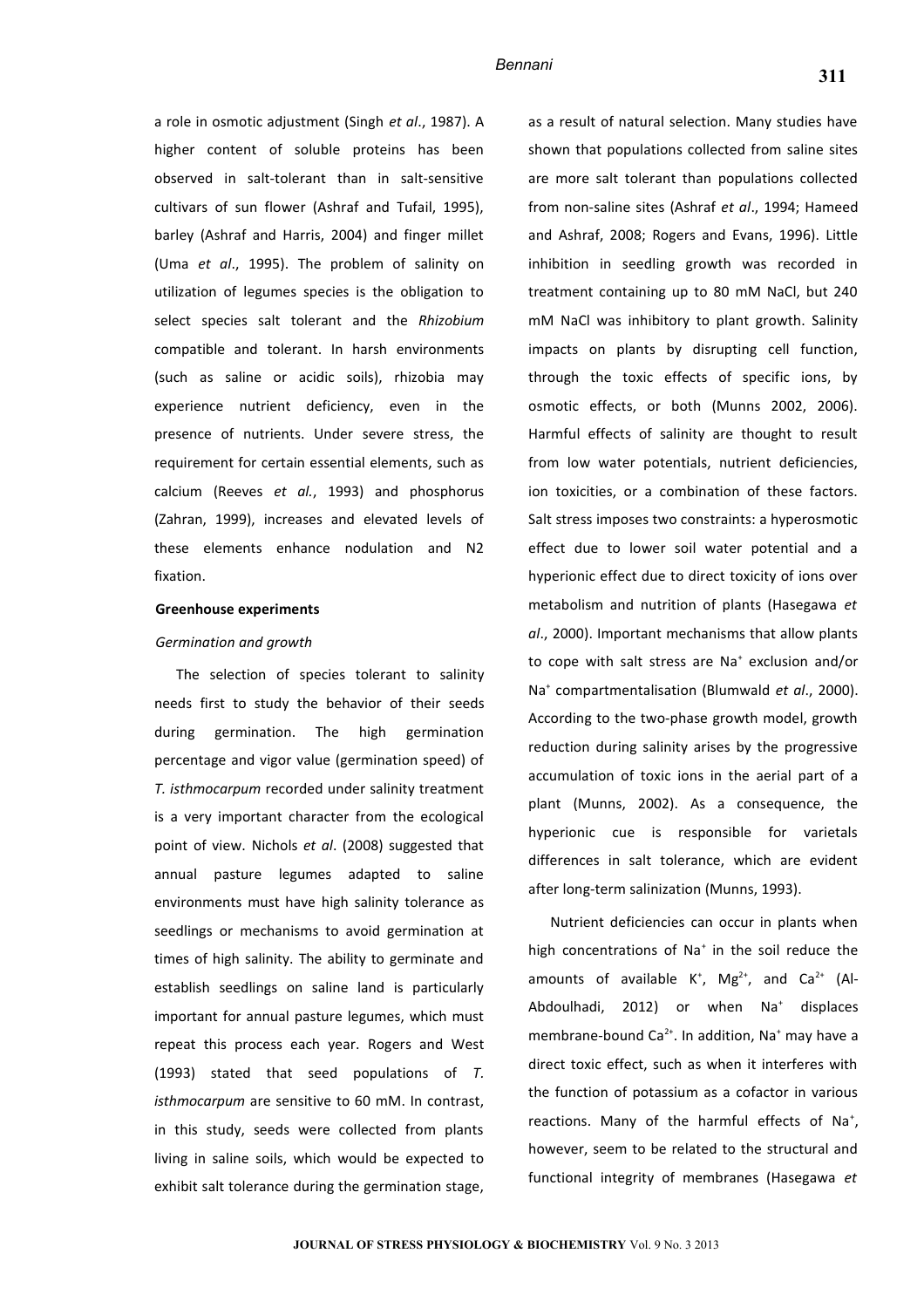*al*., 2000). The present study showed that salinity reduced shoot growth more than root growth. These results agree with the generalized assumption that root growth is almost always less affected than shoot growth by salinity. Indeed, root dry weight showed a slight increase at 80 mM NaCl compared to control treatment, as a way of tolerance to salinity to seek a non saline space. Dry matter reduction due to salinity has been reported as more severe in the shoot than in the root for some cultivated legumes such as alfalfa (Esechie *et al*., 2002). However, these generalizations were based on a few case studies of short-term effects (5–14 days), and were more important in grass species. More long-term studies with a wider taxonomic base would be needed to reach general conclusions on the differential allocation of biomass to root and shoot in response to salinity.

## *Ion and osmotic effects*

Toxic ion effects of NaCl, rather than osmotic effects, appear to be the main cause of reduced germination of *T. isthmocarpum* in 240 mM NaCl. In fact, it showed higher germination percentages in an iso-osmotic 440 mM mannitol solution. Rogers *et al*., (2009) report a similar finding for *T. michelianum*, *T. subterraneum* and *Medicago Polymorpha*, which lower germination occurred in a 300 mM NaCl treatment than in iso-osmotic solutions of 550 mM mannitol. The inability to germinate in 880 mM mannitol suggests that osmotic effects alone could inhibit germination at 480 mM NaCl.

# *Water relations and shoot contents of protein, Na<sup>+</sup> , K + , and Cl-*

The reduction in LA under saline conditions was due to reduced growth. Maintenance of RWC under salinity (decreased by only 3% at high salt

concentrations) indicates the good salt tolerance of the studied species. No change in leaf succulence was observed in the present study that indicates the development of a water storage tissue. WCS showed an increase at higher salt concentration because the solute content of cells is higher in saline than non-saline conditions, due largely to the accumulation of Na<sup>+</sup> and Cl<sup>-</sup>. The marked increase in Na<sup>+</sup> with increasing salinity indicates that studied species is not able to prevent  $Na<sup>+</sup>$  from entering cells. However, concentrations accumulated remains smaller (2.32 mmol/g dry mass on 160 mM) than those recorded on the same species and same salt concentration (3.35 mmol/g dry mass) (Rogers et al. 2009). The marked decline in K<sup>+</sup> at high level of NaCl concentrations could also indicate some damage to cell membranes and leakage of solutes (Munns 2002, 2005).

The increased solute content of cells in salttreated plants causes more water to be taken up than under control conditions (Munns *et al*., 2006). Greenhouse experiments confirm the increase of protein content under salinity stress, which was found also in field-grown plants. Proteins may be synthesized in response to salt stress or may be present constitutively at low concentrations and increase when plants are exposed to salt stress (Pareek *et al*., 1997). A higher content of soluble proteins has been observed in salt-tolerant than in salt-sensitive cultivars of non-legumes such as barley (Hurkman *et al*., 1989) and sun ower (Ashraf and Tufail, 1995). Among the tolerance mechanisms, salt inclusion or salt exclusion has long been recognized in different plants in response to salinity. (Liphschitz and Waisel, 1982; Amarasinghe and Watson, 1989; Munns *et al*., 2006; Errabii *et al*., 2007). The present study supposed that *T. isthmocarpum* uses a salt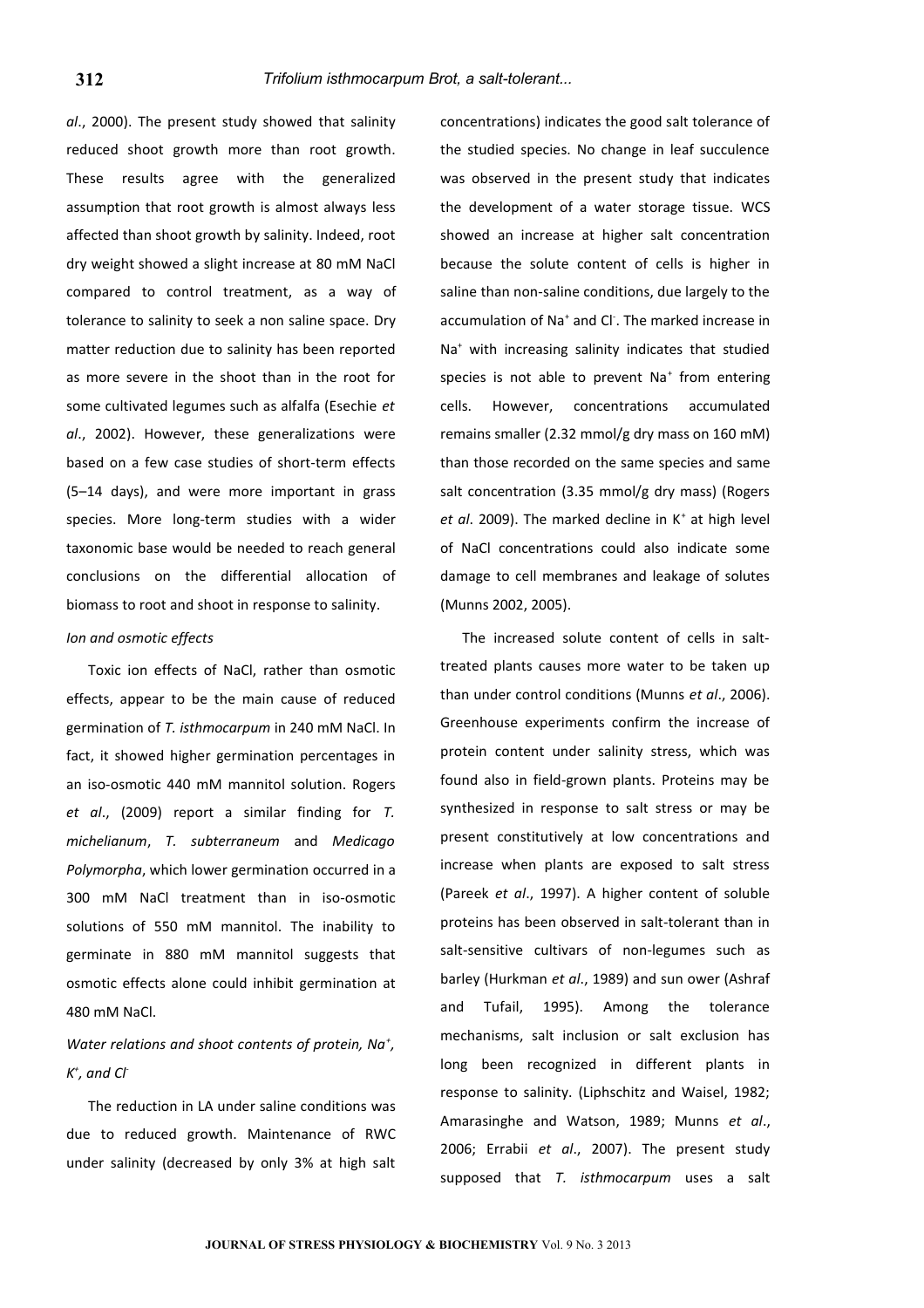exclusion mechanism for maintaining growth under saline conditions, as it accumulated less level of Na<sup>+</sup> and Cl- than other legumes species such as *T. campestre*, *T. michelianum*, *Medicago sativa* and *Lotus* creticus in the same NaCl concentrations (Rogers *et al*., 2009; Siringam *et al*., 2009).

Toxic ion effects of NaCl, rather than osmotic effects, appear to be the cause of reduced germination of *T. isthmocarpum* in 240 mM NaCl. Evidence for this comes from its higher germination percentage in an iso-osmotic 440 mM mannitol solution. Nichols (2009) reports a similar finding for *T. michelianum*, *T. subterraneum* and *Medicago polymorpha*, in which lower germination occurred in 300 mM NaCl treatment than in iso-osmotic solutions of mannitol. The inability of *T. isthmocarpum* to germinate in 880 mM mannitol suggests that osmotic effects alone could inhibit germination at 480 mM NaCl. Seeds germination capacity is strongly dependent on the salt concentration of the culture medium of mother plants, a total loss of viability occurring in seeds harvested from plants grown in the presence of 240 mM NaCl. Salinity has effects on germination and emergence, preventing the seed access to oxygen, and therefore breathing.

#### **CONCLUSION**

The high ability of the studied species to germinate, grow, and fix nitrogen under salt stress in both field and laboratory studies recommends its cultivation as a fodder crop and as a soil melioration plant on salt-affected soils.

## **ACKNOWLEDGEMENTS**

We are grateful to Dr. Chaouki ALFAIZ for National Institute of Agronomic Research of Rabat, Morocco, for access to laboratory equipment.

#### **REFERENCES**

- Al-Abdoulhadi IA, Dinar HA, Ebert G, Büttner C. 2012. Influence of salinity levels on nutrient content in leaf, stem and root of major date palm (*Phoenix Dactylifera* L) cultivars. *International Research Journal* of *Agricultural Science* and *soil Science* **8**: 341-346
- Amarasinghe V, Watson L. 1989. Variation in salt secretory activities of microhairs in grasses. *Australian Journal Plant Physiology* **16**: 219- 229.
- Ashraf M, Noor R, Zafar ZU, Mujahid M. 1994. Growth and ion distribution in salt stressed *Melilotus indica* (L.) All. and *Medicago sativa* L. *Flora* **189**: 207–216.
- Ashraf M, Tufail M. 1995. Variation in salinity tolerance in sunflower (*Helianthus annuus* L.) *Journal of Agronomy and Crop Science* **174**: 351–362.
- Ashraf M, Harris PJC. 2004. Potential biochemical indicators of salinity tolerance in plants. *Plant Science* **166**: 3-16.
- Badr A, Sayed-Ahmed H, El-Shanshouri A, Watson LE. 2002. Ancestors of white clover (*Trifolium repens* L.), as revealed by isozyme polymorphisms. *Theoretical and Applied Genetics* **106** : 143–148.
- Begum F, Karmoker JL, Fattah QA, Moniruzzaman AFM. 1992. The effect of salinity on germination and its correlation with K<sup>+</sup>, Na<sup>+</sup>, Cl<sup>-</sup> accumulation in germinating seeds of *Triticum aestivum* L. cv. Akbar. *Plant Cell Physiology* **33**: 1009–14.
- Behdani MA, Mapfumo E, Rengel Z, Barrett-Lennard EG. 2008. Effect of Different Levels of Salinity Stress on Growth and Morphological Characteristic of Two Legumes. *Journal of Biological Sciences* **8**: 984-992.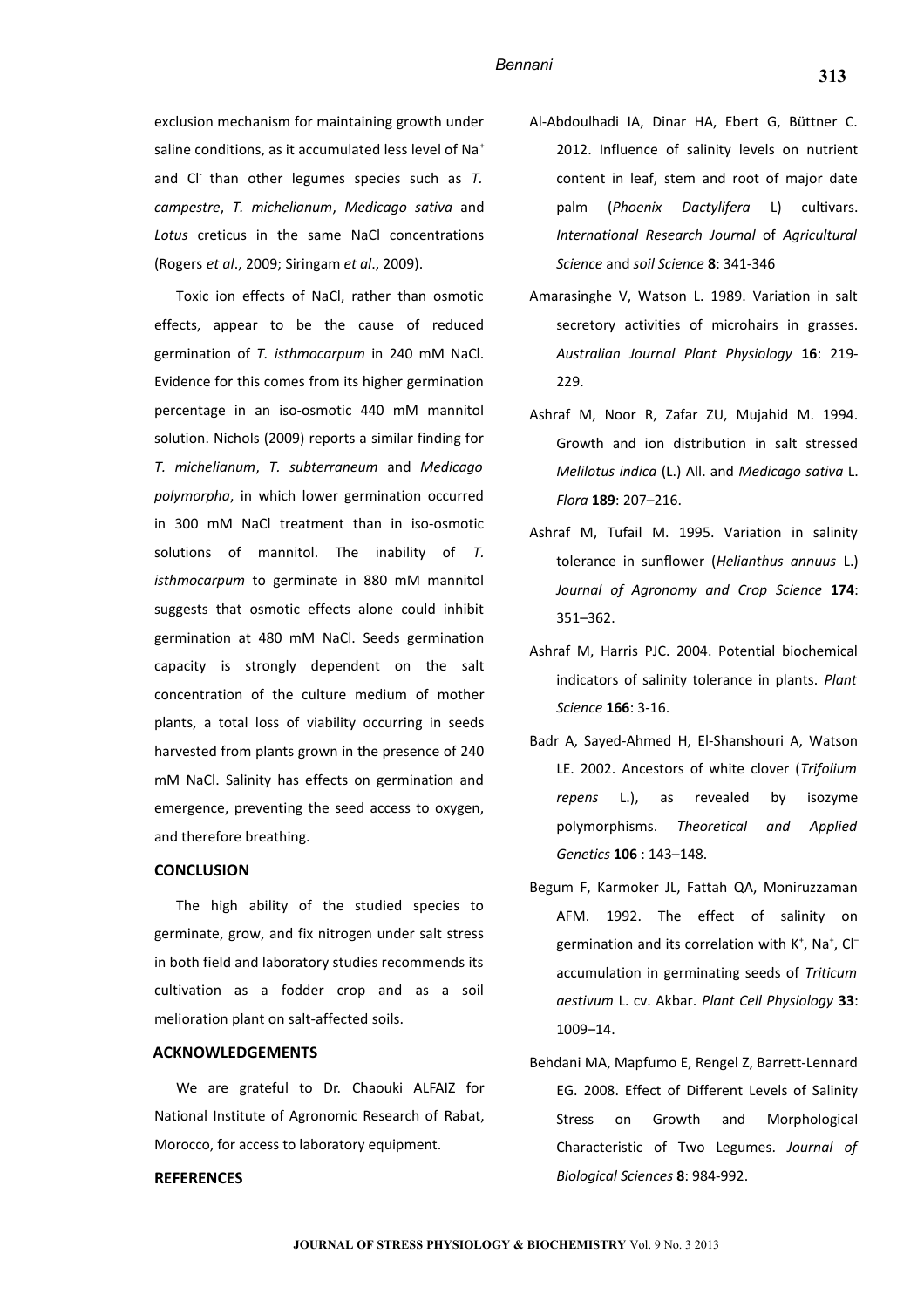- Blumwald E, Aharon GS, Apse MP. 2000. Sodium transport in plant cells. *Biochimica et Biophysica Acta* **1465**, 140–151.
- Bradbeer JW. 1988. Seed Dormancy and Germination. Chapmann and Hall, New York.
- Caballero M, Cid MC. 1993. Development of new ornamentals from Canary island native plants as alternative crops for mediterranean areas. *Agriculture* 163- 167.
- Carberry P, Keating B, Bruce S, Walcott J. 2010. Technological innovation and productivity in dryland agriculture in Australia. A joint paper prepared by ABARE-BRS and CSIRO, Canberra Science Review.
- Cechin I, Fumis TF. 2004. Effect of nitrogen supply on growth and photosynthesis of sunflower plants grown in the greenhouse. *Plant Science* **166**: 1379-1385.
- Chen CC, Gibson PB. 1971. Karyotypes of fifteen Trifolium species in section Amoria. Crop *Science* **1** : 441-445.
- Dear BS, Sandral GA, Peoples MB, Wilson BCD, Taylor JN, Rodham CA. 2003. Growth, seed set and nitrogen fixation of 28 annual legume species on 3 Vertosol soils in southern New South Wales. *Australian Journal of Experimental Agriculture* **43**: 1101-1115.
- De Lorenzo L, Merchan F, Blanchet S, Megias M, Frugier F, Crespi M, Sousa C. 2007. Differential expression of the Tfiiia regulatory pathway in response to salt stress between *Medicago truncatula* genotypes. *Plant Physiology* **145:** 1521-1532.
- Ennabili A, Ater M. 1996. Flore (Pteridophyta et Spermatophyta) des zones humides du Maroc méditerranéen: Inventaire et écologie. *Acta Botanica Malacitana* **21**: 221-239.
- Errabii T, Gandonou CB, Essalmani H, Abrini J, Idaomar M, Senhaji NS. 2007. Effects of NaCl and mannitol induced stress on sugarcane (*Saccharum* sp.) callus cultures. *Acta Physiologiae Plantarum* **29**: 95–102.
- Esechie HA, Rodriguez V, Al-Asmi HS. 2002. Effect of sodium chloride salinity on cation equilibra in alfalfa (*Medicago sativa* L.). *Crop Research* **23**: 253– 258.
- FAO, 2008. FAO Land and Plant Nutrition Management Service. /http://www.fao.org/ag/agl/agll/spushS.
- Fennane M, Ibn Tattou M, Mathez J, Ouyahya A, El Oualidi J. 1999. *Flore Pratique du Maroc 1.* Travaux de l'Institut Scientifique Série Botanique 36 : 560p Rabat
- Flowers, TJ, Yeo AR. 1995. Breeding for salinity resistance in crop plants: where next? *Australian Journal of Plant Physiology* **22** : 875– 884.
- Gibberd MR, Gray JD, Cocks PS, Colmer TD. 2001. Waterlogging tolerance among a diverse range of *Trifolium* accessions is related to root porosity, lateral root formation and 'aerotropic rooting'. *Annals of Botany* **88**: 579–589.
- Giller KE. 2001. Nitrogen Fixation in Tropical Cropping Systems, 2nd edn, pp. 37, 222–250. Wallingford, UK: CAB International.
- Graham PH, Vance CP. 2000. Nitrogen fixation in perspective, an overview of research and extension needs. *Field Crops Research* **65** : 93– 106.
- Hameed M, Ashraf M. 2008. Physiological and biochemical adaptations of *Cynodon dactylon* (L.) Pers., from the Salt Range (Pakistan) to salinity stress. *Flora* **203**: 683-694.

**314**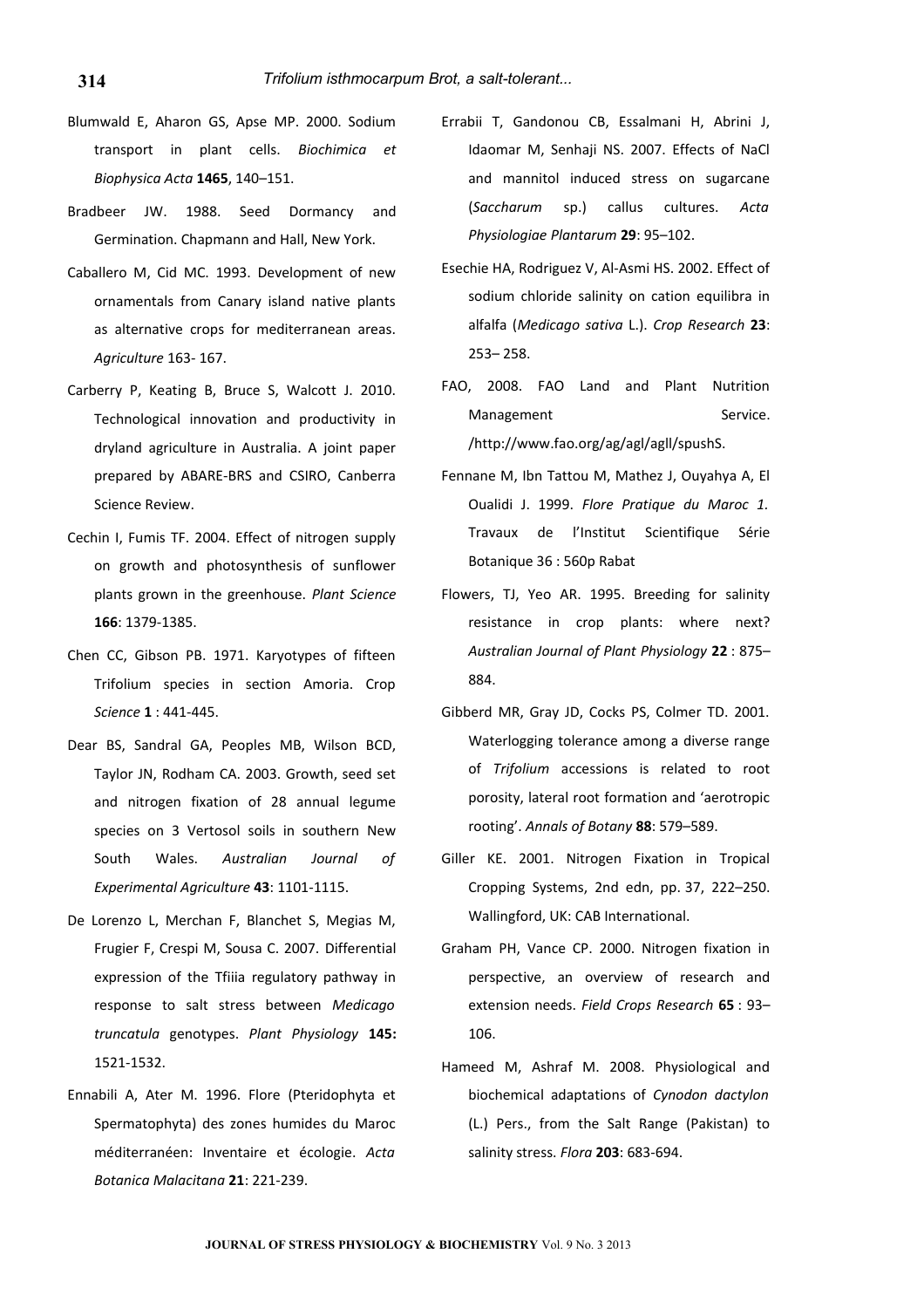- Hasegawa PM, Bressan RA, Zhu JK, Bohnert HJ. 2000. Plant cellular and molecular responses to high salinity. *Plant Molecular Biology* **51**: 463– 499.
- Hsissou Y, Mudry J, Mania J, Bouchaou L, Chauve P. 1999. Utilisation du rapport Br/Cl pour déterminer l'origine de la salinité des eaux souterraines : exemple de la plaine du Souss (Maroc). *Comptes Rendus de l'Académie des sciences* Paris **328**: 381-386.
- Hurkman WJ, Fornari CS, Tanaka CK. 1989. A Comparison of the Effect of Salt on Polypeptides and Translatable mRNAs in Roots of a Salt-Tolerant and a Salt-Sensitive Cultivar of Barley. *Plant Physiology* **90**: 1444–1456.
- Inoue Y, Morinaga S, Shibayama M. 1993. Nondestructive estimation of water status of intact crop leaves based on spectral reflectance measurements. *Japan Journal of Crop Science* **62**: 462– 469.
- Jackson ML. 1962. Soil Chemical Analysis. Constable Co., LTD, London.
- Liphschitz N, WaiselY. 1982. Adaptation of plants to saline environments: salt excretion and glandular structures **2**: 197-214.
- Lowry OH, Rosebrough NJ, Farr AL, Randall RJ. 1951. Protein measurement with the Folin phenol reagent. *Journal of Biological Chemistry* **193** : 265–275.
- Maas EV, Hoffman GJ. 1977. Crop salt tolerance current assessment. *Journal of the Irrigation and Drainage Division* **103**: 115–134.
- Markhart AH, Smit B. 1990. Measurement of root hydraulic conductance. *Horticultural Science* **25**: 282–287.
- Munns R. 1993. Physiologycal processes limiting plant growth in saline soils: some dogmas and

hypotheses. *Plant*, *Cell* and *Environment* **16**: 15–24.

- Munns R. 2002. Comparative physiology of salt and water stress. *Plant*, *Cell* and *Environment* **20**: 239–250.
- Munns R. 2005. Genes and salt tolerance: bringing them together. *New Phytologist* **167**: 645 – 663.
- Munns R, James RA, Läuchli A. 2006. Approaches to increasing the salt tolerance of wheat and other cereals. *Journal of Experimental Botany* **57**: 1025 – 1043.
- Newbould P, 1989. The use of nitrogen fertilizer in agriculture. Where do we go practically and ecologically? *Plant Soil* **115** : 297–311.
- Nichols PGH, Craig AD, Rogers ME, Albertsen TO, Miller SM, McClements DR, Hughes SJ, D'Antuono MF, Dear BS. 2008. Production and persistence of annual pasture legumes at five saline sites in southern Australia. *Australian Journal of Experimental Agriculture* **48**: 518– 535.
- Nichols PGH, Malik AI, Stockdale M, Colmer TD. 2009. Salt tolerance and avoidance mechanisms at germination of annual pasture legumes: importance for adaptation to saline environments. *Plant and Soil* **315**: 241-255.
- Pareek A, Singla SL, Grover A. 1997. Salt responsive proteins/genes in crop plants. In: Jaiwal PK, Singh RP, Gulati A, eds. *Strategies for Improving Salt Tolerance in Higher Plants, Oxford and IBH Publication* Co., New Delhi, 365p.
- Pederson GA, Windham GL. 1989. Resistance to meloidogyne-incognita in *Trifolium* interspecific hybrids and species related to white clover. *Plant Disease* **73**: 567-569.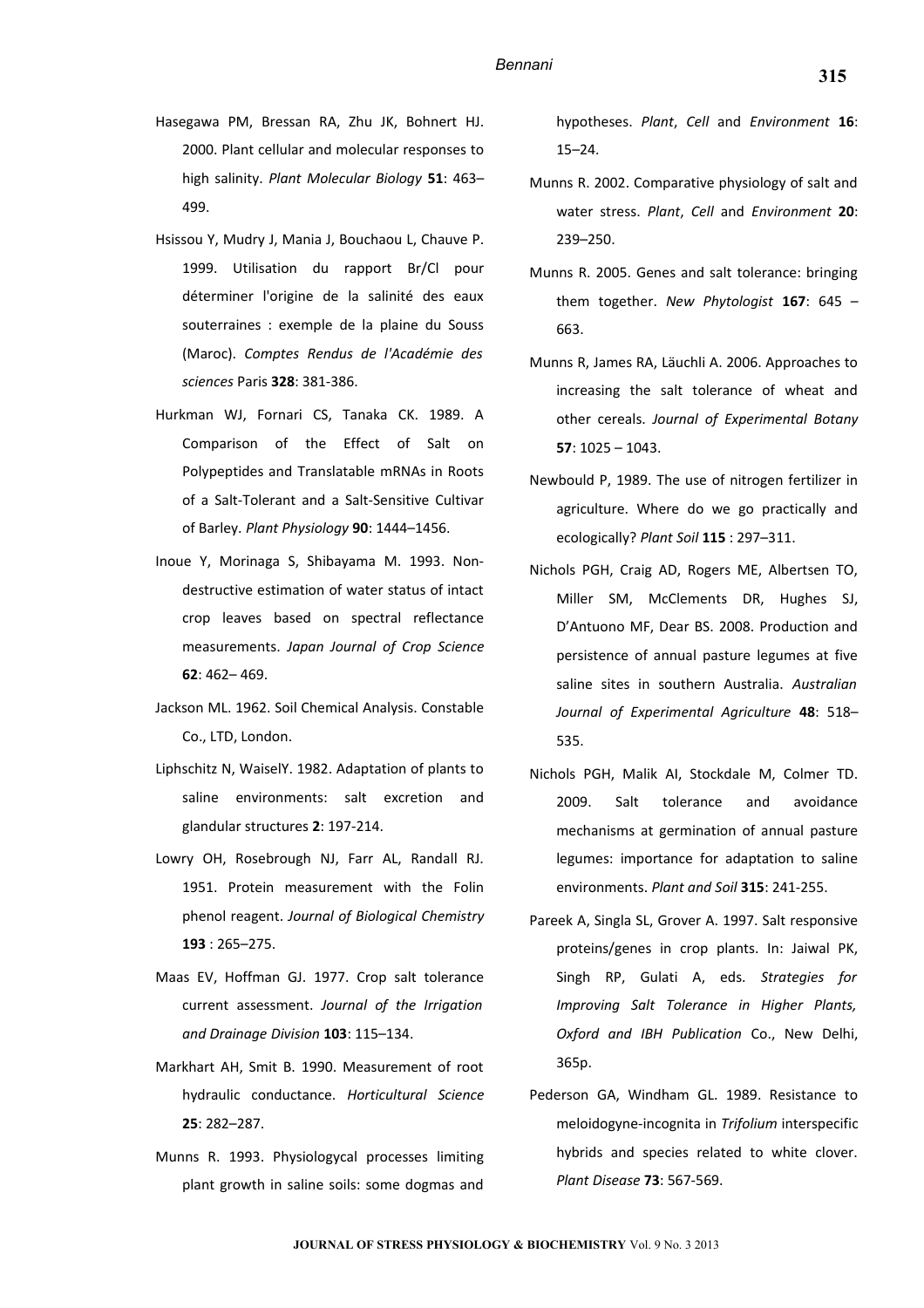- Reeves PG, Rossow KL, Lindlauf J. 1993. Development and testing of the AIN-93 purified diets for rodents: results on growth, kidney calcification and bone mineralization in rats and mice. *Journal of Nutrition* **123**: 1923-1931.
- Rodríguez HG, Roberts JKM, Jordan WR, Drew MC. 1997. Growth, water relations, and accumulation of organic and inorganic solutes in roots of maize seedlings during salt stress. *Plant Physiology* **113** : 881–893.
- Rogers ME, West DW. 1993. The effects of rootzone salinity and hypoxia on shoot and root-growth in *Trifolium* species. *Annals of Botany* **72**: 503– 509.
- Rogers ME, Evans PM. 1996. Do *Melilotus* species have a role for saline areas in Australia? Proc. 8th Australian Agronomy Conference, Toowoomba January: 486-489.
- Rogers ME, Noble CL, Pederick RJ. 1997. Identifying suitable temperate forage legume species for saline areas. *Australian Journal of Experimental Agriculture* **37**: 639-645.
- Rogers ME, Craig AD, Munns R, Colmer TD, Nichols PGH, Malcolm CV, Brown AJ, Semple WS, Evans PM, Cowley K, Hughes SJ, Snowball RS, Bennett SJ, Sweeney GC, Dear BS, Ewing ME. 2005. The development of fodder plants for the saltaffected areas of southern and eastern Australia: an overview. *Australian Journal of Experimental Agriculture* **45:** 301- 329.
- Rogers ME, Colmer TD, Frost K, Henry D, Cornwall D, Hulm E, Deretic J, Hughes SR, Craig AD. 2008. Diversity in the genus *Melilotus* for tolerance to salinity and waterlogging. *Plant and Soil* **304**: 89–101.
- Rogers ME, Colmer TD, Frost K, Henry D, Cornwall D, Hulm E, Hughes S, Nichols PGH, Craig AD.

2009. The influence of NaCl salinity and hypoxia on aspects of growth in *Trifolium* species. *Crop* & *Pasture Science* **60**: 71-82.

- Sauvage C. 1975. L'état actuel de nos connaissances sur la flore du Maroc. In : La Flore du Bassin Méditerranéen : essai de systématique synthétique. *Actes Coll. intern. CNRS* **235**, 131- 139.
- Severin I, Stal LJ. 2008. Light dependency of nitrogen fixation in a coastal microbial mat. *International Society for Microbial Ecology* **2:** 1077-1088
- Singh NK, Bracken CA, Hasegawa PM, Handa AK, Buckel S, Hermodson MA, Pfankoch F, Regnier FE, Bressan RA. 1987. Characterization of osmotin. A thaumatin-like protein associated with osmotic adjustment in plant cells. *Plant Physiology* **85**: 529–536.
- Siringam K, Juntawong N, Cha-Um S, Kirdmanee C. 2009. Relationships between sodium ion accumulation and physiological characteristics in rice (*Oryza sativa* L. spp. *indica*) seedlings grown under iso-osmotic salinity stress. *Pakistan Journal of Botany* **41**: 1837-1850.
- Teakle NL, Bowman S, Barrett-Lennard EG, Real D, Colmer TD. 2012. Comparisons of annual pasture legumes in growth, ion regulation and root porosity demonstrate that *Melilotus siculus* has exceptional tolerance to combinations of salinity and waterlogging. *Environmental and Experimental Botany* **77** : 175-184.
- Uma S, Prasad TG, Kumar MU. 1995. Genetic variability in recovery growth and synthesis of stress proteins in response to polyethylene glycol and salt stress in finger millet. *Annals of Botany* **76** : 43–49.